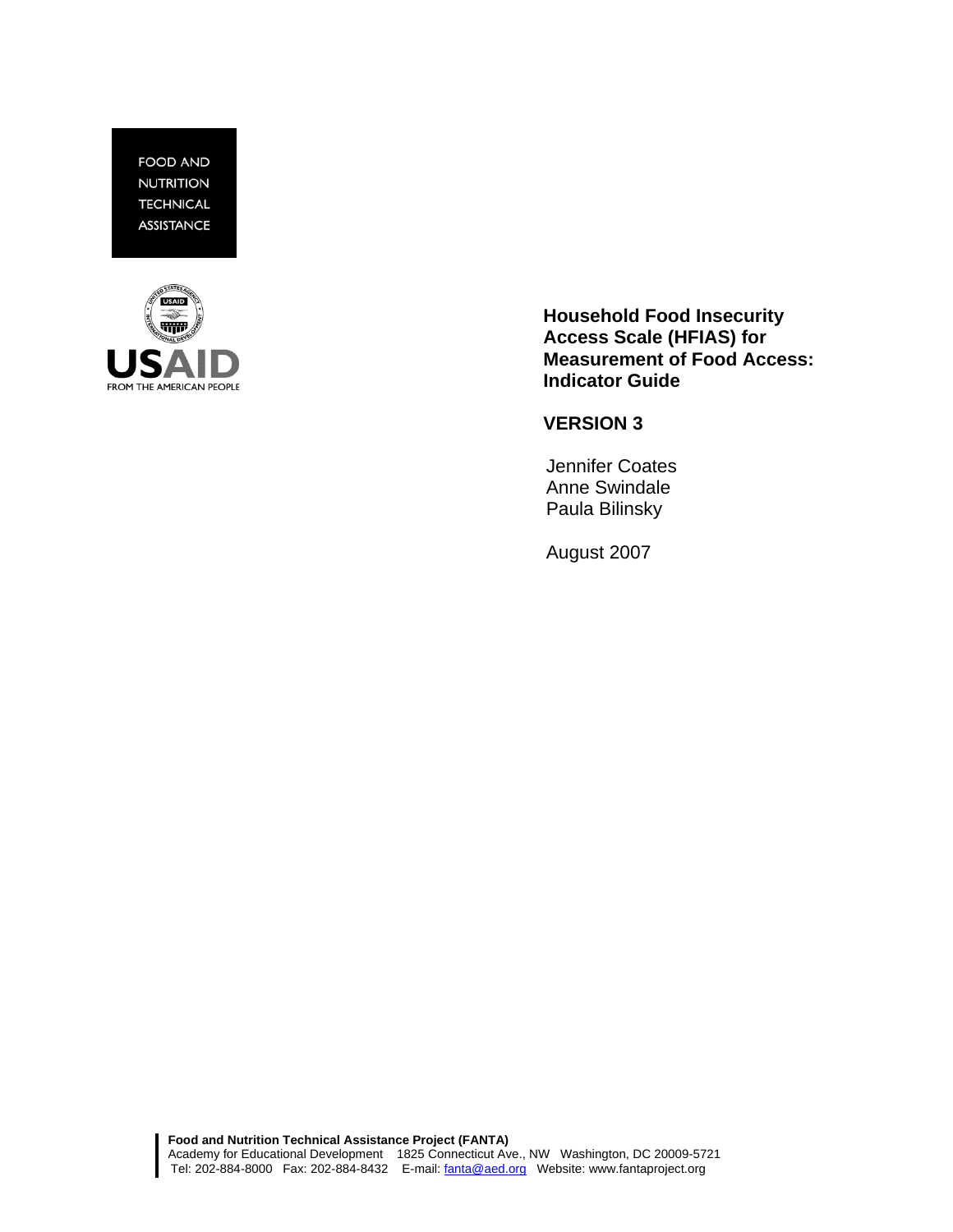

This publication is made possible by the generous support of the American people though the support of the Office of Health, Infectious Disease, and Nutrition, Bureau for Global Health, United States Agency for International Development (USAID), under terms of Cooperative Agreement No. HRN-A-00-98-00046-00, through FANTA Project, operated by the Academy for Educational Development (AED). The contents are the responsibility of AED and do not necessarily reflect the views of USAID or the United States Government.

Published August 2007

## **Recommended citation:**

Coates, Jennifer, Anne Swindale and Paula Bilinsky. *Household Food Insecurity Access Scale (HFIAS) for Measurement of Household Food Access: Indicator Guide (v. 3).*  Washington, D.C.: Food and Nutrition Technical Assistance Project, Academy for Educational Development, August 2007.

#### **Copies of the publication can be obtained from:**

Food and Nutrition Technical Assistance Project Academy for Educational Development 1825 Connecticut Avenue, NW Washington, D.C. 20009-5721 Tel: 202-884-8000 Fax: 202-884-8432 Email: fanta@aed.org Website: www.fantaproject.org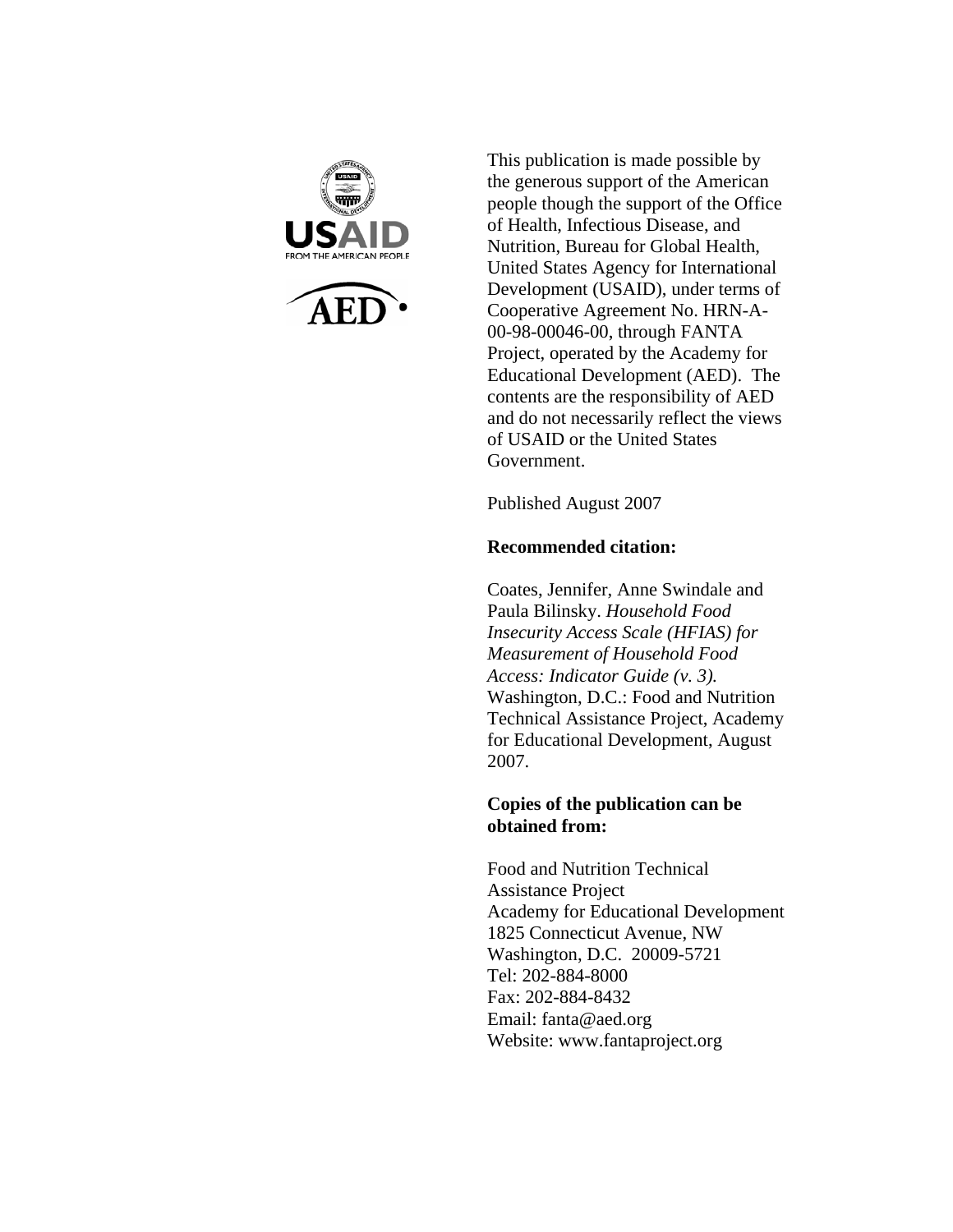# **TABLE OF CONTENTS**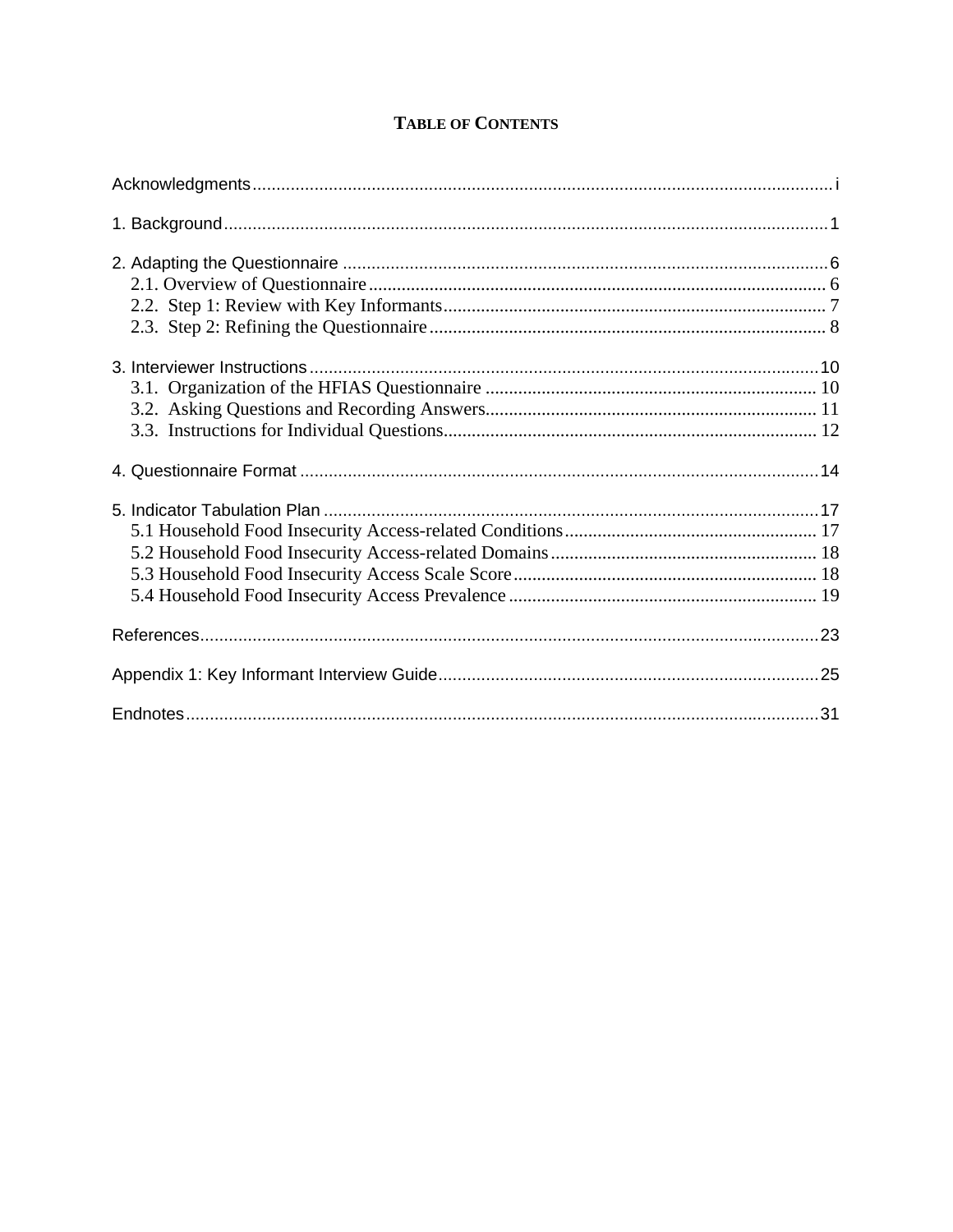# ACKNOWLEDGMENTS

This guide could not have been completed without the intellectual and technical contributions of Edward Frongillo, Cornell University and Beatrice Lorge Rogers, Tufts University. The guide reflects very useful and practical feedback on earlier drafts from staff from the following institutions: Africare, American Red Cross, Catholic Relief Services, Food and Agriculture Organization of the United Nations (European Commission Programme on Food Security), Food for the Hungry International, Freedom from Hunger, Land O'Lakes International Development, National Center for Health Statistics, Save the Children-US, World Vision United States, U.S. Agency for International Development (USAID), and U.S. Department of Agriculture's Economic Research Service. We have also greatly benefited from the vision and support of Eunyong Chung at USAID throughout the process of developing the Household Food Insecurity Access Scale.

In Version 3 of the guide, the HFIAS questions have been refined to address the recommendations of the Nutrition and Consumer Protection Division, Food and Agriculture Organization of the United Nations (FAO), which carried out HFIAS adaptation work in multiple countries under the EC/FAO Programme on Food Security to Information. We thank the Nutrition and Consumer Protection Division of FAO for its partnership with FANTA in work related to the HFIAS.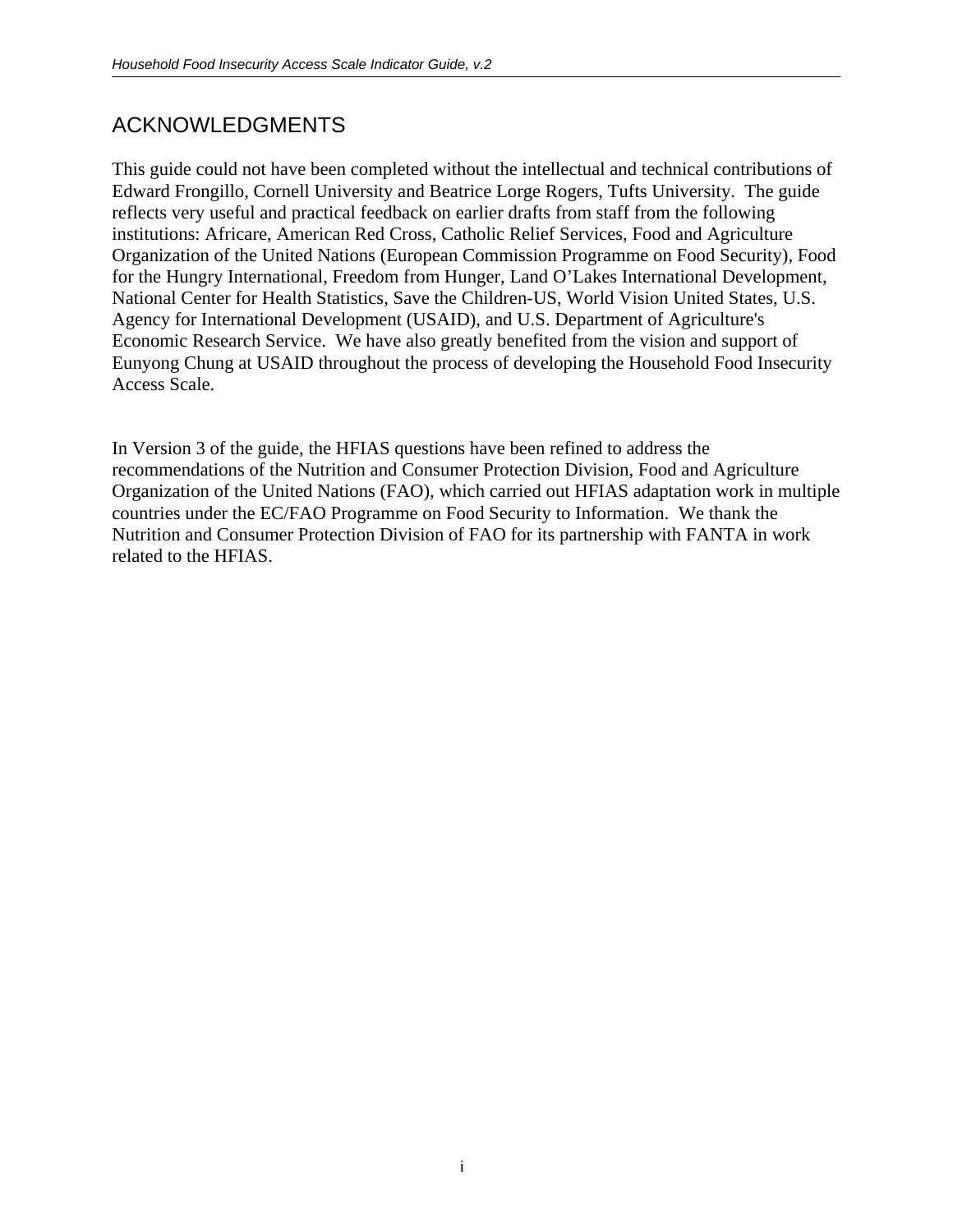# 1. BACKGROUND

Food security is defined as a state in which "all people at all times have both physical and economic access to sufficient food to meet their dietary needs for a productive and healthy life" (USAID, 1992).<sup>i</sup> Because it is a complex, multidimensional concept, measuring food insecurity has been an ongoing challenge to researchers and practitioners alike. Until very recently, most household-level measures of food access, such as income and caloric adequacy, have been technically difficult, data-intensive, and costly to collect.

USAID Title II and Child Survival and Health Grant programs require relatively simple, but methodologically rigorous, indicators of the access component of household food insecurity (hereafter referred to as household food insecurity (access)) that can be used to guide, monitor and evaluate program interventions. Over the past several years, USAID's Food and Nutrition Technical Assistance (FANTA) project has supported a series of research initiatives to explore and test different options for meeting this need.

This document is a guide for implementing one such option, the Household Food Insecurity Access Scale (HFIAS), which is an adaptation of the approach used to estimate the prevalence of food insecurity in the United States (U.S.) annually. The method is based on the idea that the experience of food insecurity (access) causes predictable reactions and responses that can be captured and quantified through a survey and summarized in a scale. Qualitative research with low-income households in the U.S. provided insight into the following ways that households experience food insecurity (access) (Radimer et al., 1990, Radimer et al., 1992, Wehler et al., 1992, Hamilton, 1997):

- Feelings of *uncertainty* or *anxiety* over food (situation, resources, or supply);
- Perceptions that food is of insufficient *quantity* (for adults and children);
- Perceptions that food is of insufficient *quality* (includes aspects of dietary diversity, nutritional adequacy, preference);
- Reported *reductions* of food intake (for adults and children);
- Reported *consequences* of reduced food intake (for adults and children); and
- Feelings of *shame* for resorting to socially unacceptable means to obtain food resources.<sup>ii</sup>

The eighteen-question U.S. Household Food Security Survey Module (US HFSSM) asks respondents to describe behaviors and attitudes that relate to these various aspects, also called 'domains', of the food insecurity experience (Hamilton et al., 1997). For example, a question relating to perceptions of insufficient *quantity* asks whether any adults had to eat less than they thought they should. The *uncertainty*-related questions include one about whether the respondent worried that the household's food would run out. Responses to the US HFSSM are summarized in a scale to provide a continuous indicator of the degree of a household's food insecurity. Cutoff points on the scale enable categorical classification of whether households are food secure or not. These data are used to monitor food assistance programs and to report on national prevalence of household food insecurity.

Recent field validation studies of this approach to measuring food insecurity (access) more directly, by constructing measures based on households' experience of the problem, have demonstrated the feasibility and usefulness of the approach in very different, developing country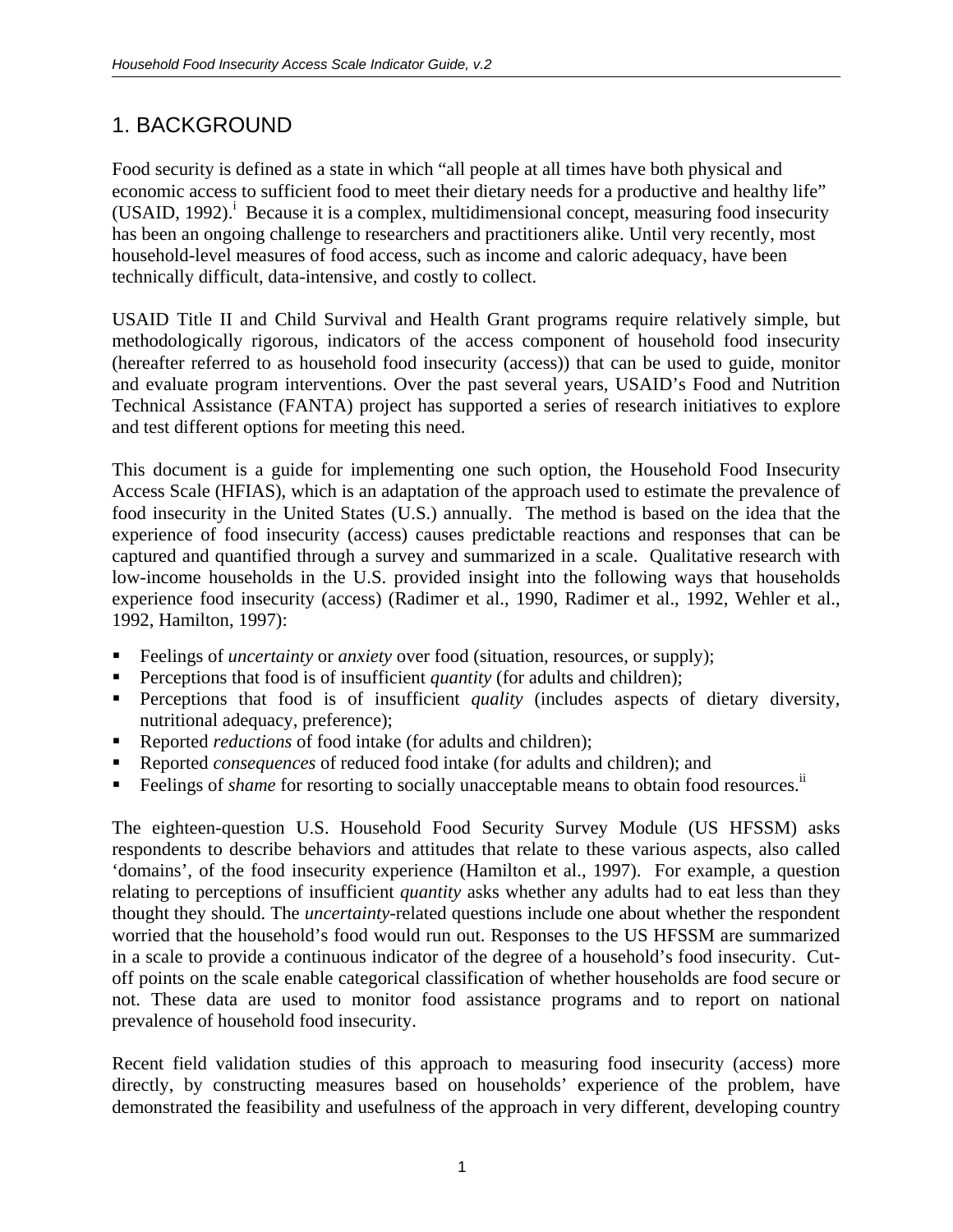contexts (Webb et al., 2002, Coates et al., 2003, Frongillo and Nanama, 2003). The measures constructed were strongly correlated with common indicators of poverty and food consumption as well as with indicators currently used by Private Voluntary Organizations (PVOs) to monitor their food security-related activities. They were also sensitive to changes in the households' situation over time, making them valid and useful for assessing program impact. There are other studies where US HFSSM questions have been translated, with some adaptation, to developing country settings and found to be correlated with poverty and food consumption indicators (Melgar-Quinonez, 2004, Perez-Escamilla et al., 2004). Furthermore, based on a review of evidence from 22 different scale applications, a paper examining commonalities in the experience and expression of food insecurity (access) across cultures identified four domains and several sub-domains of food insecurity (access) that appear to be universal across different countries and cultures. The paper recommended that questions related to these domains be used as the basis of future food insecurity (access) scale measures (Coates, 2005).

Based on this growing body of evidence, FANTA and its partners have identified a set of questions (see Table 1, Household Food Insecurity Access Scale Generic Questions) that have been used in several countries and appear to distinguish the food secure from the insecure households across different cultural contexts.<sup>iii</sup> These questions represent apparently universal domains<sup>iv</sup> of the household food insecurity (access) experience and can be used to assign households and populations along a continuum of severity, from food secure to severely food insecure. The information generated by the HFIAS can be used to assess the prevalence of household food insecurity (access) (e.g., for geographic targeting) and to detect changes in the household food insecurity (access) situation of a population over time (e.g., for monitoring and evaluation). The questions can be added to a standard baseline and final evaluation survey. When using the scale to determine impact, it is important to follow the standard sampling methods commonly used in Title II evaluations. A detailed discussion of sampling can be found at: http://www.fantaproject.org/publications/sampling.shtml.

If assessing the change in the household food insecurity (access) situation between two or more years, it is important to administer the survey at the same time of year each time. The most appropriate time of year should be determined based on the intended use of the scale. When using the scale to determine impact of a food security program, it is preferable to administer the survey during or directly after the worst of the 'lean season', because the greatest number of households is likely to be affected by food insecurity (access) at this time. This height of the lean season, however, may not be best if the scale is being used for geographical targeting, because the program may not be able to differentiate among those who are severely food insecure during many months of the year and those who are food insecure only during the lean season. This may be important if the program is attempting to target areas with the greatest number of chronically food insecure households.

The intent of this guide is to provide a means for food security programs to easily measure the impact of their programs on the access component of household food insecurity. Understanding and measuring the impact of programming on the utilization component of food insecurity is equally important, but is better accomplished using other measurement tools, such as anthropometric indicators. One aspect of utilization is the question of nutritional quality. In the context of the HFIAS, food quality questions do not refer directly to nutritional quality. Rather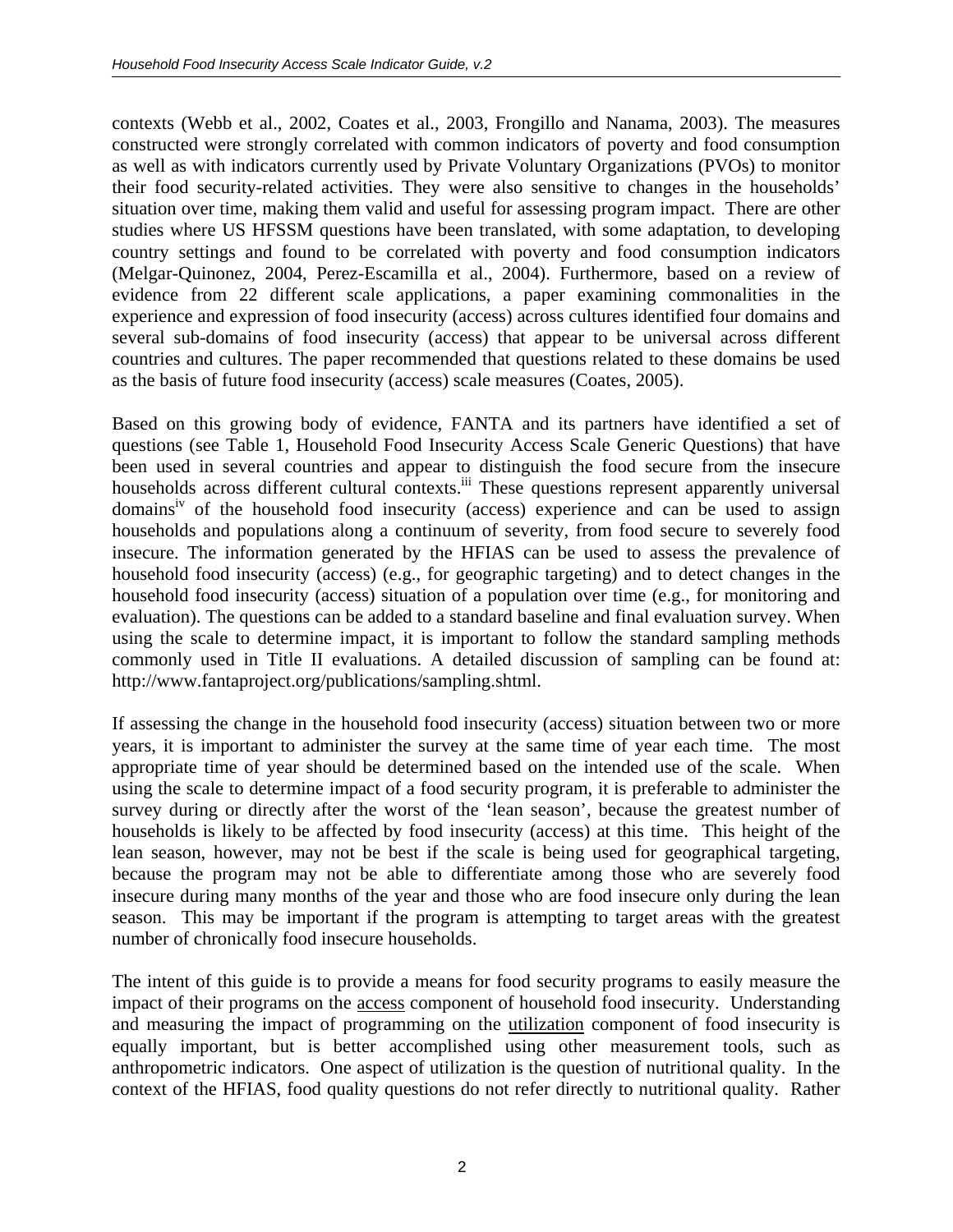these questions attempt to capture the household's perception of changes to the quality of their diet regardless of the diet's objective nutritional composition (e.g., households may perceive that a change from rice to corn has caused a decline in the quality of their diet when the nutritional quality has not in fact changed significantly).

Efforts to measure food insecurity (access) have sometimes relied in part on an index of coping strategies. In earlier versions of the HFIAS, questions about a household's strategies to augment its resource base, such as taking a loan, were included in the scale along with questions about consumption-related coping strategies that ask about reductions or redistribution of food within the household, such as skipping meals or eating less preferred foods. Further research and discussion has led FANTA to conclude that the former type of coping strategies (to augment the household resource base) should be excluded from the HFIAS. The reasons for this decision are as follows:

- 1) In order to construct an accurate scale, all the questions in the scale must reflect a single statistical dimension (unidimensionality), even if the phenomenon (in our case, food insecurity (access)) is multidimensional. Statistical models, such as the Rasch model used to develop the US HFSSM, showed that the questions about strategies to augment the resource base represent a distinct statistical dimension of household food insecurity (access) from the dimension measured by the domains in the HFIAS.
- 2) Questions about strategies to augment the resource base are subject to household supply and access constraints – that is, not all coping strategies are accessible or available to all families (e.g., taking a loan is not an option for extremely food insecure households to whom even informal moneylenders will not lend). Responses to these questions are therefore misleading because a negative response does not necessarily indicate that the household is food secure. For example, a very food secure family who did not need a loan and a family who could not get a loan would both respond negatively to a question about getting a loan, even though the latter is much more food insecure than the former.
- 3) The types of resource augmentation coping strategies that households resort to and the level of severity they indicate vary widely across cultures and countries, making it very difficult to identify a universally relevant set of resource augmentation questions.

Resource augmentation coping strategies are important to consider, however, in gaining a more detailed picture of the experience of food insecurity (access) in any particular context. Households that resort to unsustainable coping strategies, such as selling productive assets or taking high interest loans, represent a crucial area of concern for those working with the most food insecure populations. These household strategies, along with behaviors such as migration or begging, indicate the nature of the household's vulnerability. An examination of common resource augmentation coping strategies and their impact on food insecure households should be part of any program's initial food security assessment. Such coping strategies may represent areas that are amenable to program focus in order to increase household resiliency and as such are important to monitor as households' food security status changes.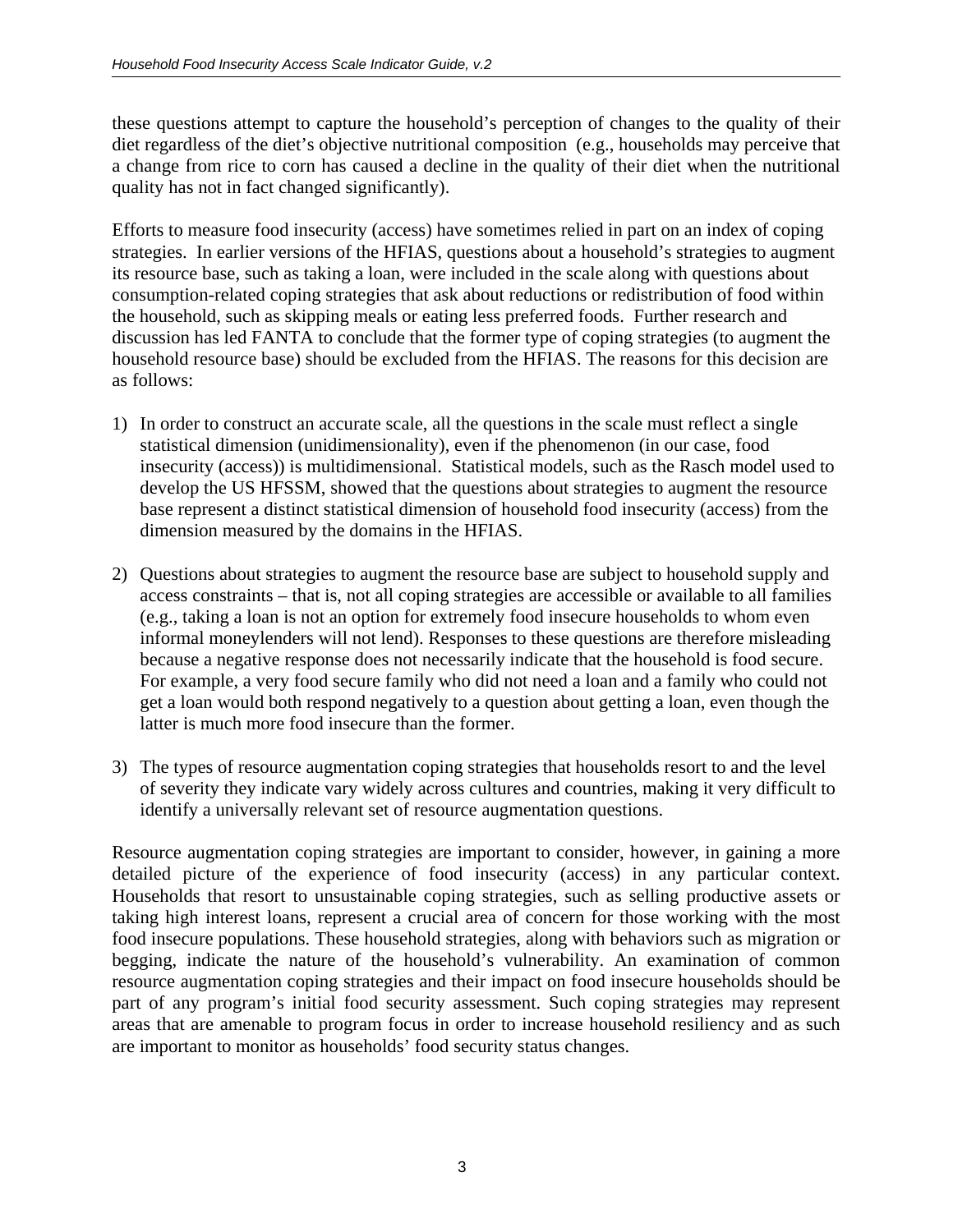Earlier versions of this guide also included the following question relating to the psychological effects, like feelings of shame, that result from having to use socially unacceptable strategies to get food: "Did you or any household member have to do something that made you feel ashamed because there was not enough food?" Though a cross-cultural review of ethnographic research on the experience of access-constrained food insecurity had concluded that this domain is a relevant aspect of the experience in many cultures, few studies have tried to ask questions about "shame from socially unacceptable strategies" in a survey. Those that did ask such questions sometimes found that the shameful or socially unacceptable actions and feelings were very sensitive issues and that it was difficult to elicit an accurate response. FANTA concluded that not enough field-based success existed for a 'generic' question to be included in the HFIAS questionnaire, so the question has been dropped from this revised version of the HFIAS. Further work is needed in order to determine the feasibility, and most appropriate way, of including the shame/social unacceptability dimension in a standardized HFIAS.

The rest of the guide is presented as follows: Section 2*. Adapting the Questionnaire and Probing* lists the generic questions and describes a two-step process to adapt the model questionnaire; Section 3. *Interviewer Instructions* provides specific instructions to the interviewers; Section 4. presents the *Model Questionnaire*; and Section 5. *Indicator Tabulation Plan* describes how the questions can be tabulated to make indicators and provides recommendations for their use and interpretation.<sup>v</sup>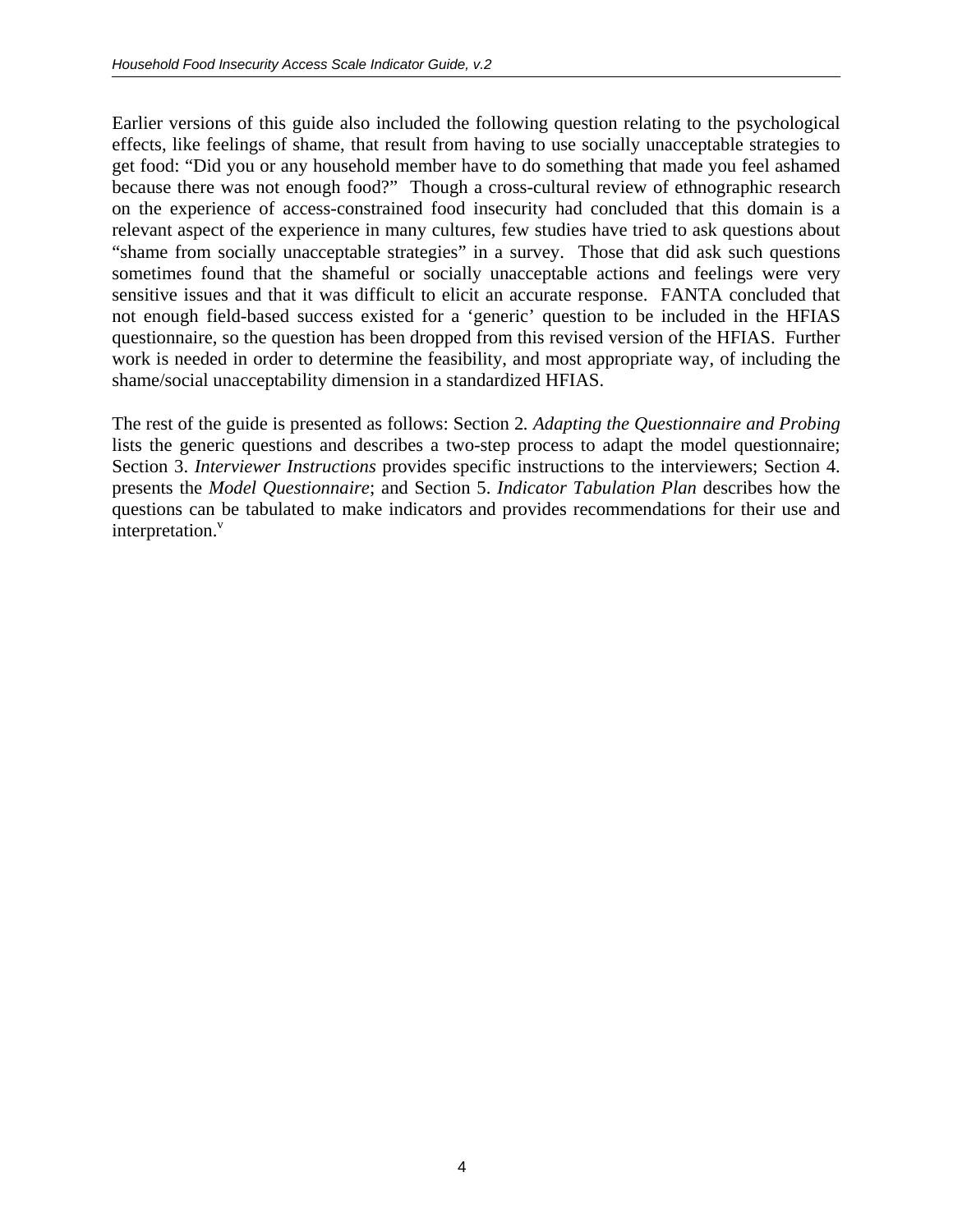## **Table 1: Household Food Insecurity Access Scale (HFIAS) Generic Questions**

Each of the questions in the following table is asked with a recall period of four weeks (30 days). The respondent is first asked an occurrence question – that is, whether the condition in the question happened at all in the past four weeks (yes or no). If the respondent answers "yes" to an occurrence question, a frequency-of-occurrence question is asked to determine whether the condition happened rarely (once or twice), sometimes (three to ten times) or often (more than ten times) in the past four weeks.

Example:

1. In the past four weeks, did you worry that your household would not have enough food?

 $0 =$  No (skip to Q2)

 $1 = Yes$ 

1.a. How often did this happen?

 $1 =$ Rarely (once or twice in the past four weeks)

 $2 =$  Sometimes (three to ten times in the past four weeks)

 $3 =$  Often (more than ten times in the past four weeks)

| No.              | <b>Occurrence Questions</b>                                                              |  |
|------------------|------------------------------------------------------------------------------------------|--|
|                  |                                                                                          |  |
| 1.               | In the past four weeks, did you worry that your household would not have enough food?    |  |
| 2.               | In the past four weeks, were you or any household member not able to eat the kinds of    |  |
|                  | foods you preferred because of a lack of resources?                                      |  |
| 3.               | In the past four weeks, did you or any household member have to eat a limited variety of |  |
|                  | foods due to a lack of resources?                                                        |  |
| $\overline{4}$ . | In the past four weeks, did you or any household member have to eat some foods that      |  |
|                  | you really did not want to eat because of a lack of resources to obtain other types of   |  |
|                  | food?                                                                                    |  |
| 5.               | In the past four weeks, did you or any household member have to eat a smaller meal than  |  |
|                  | you felt you needed because there was not enough food?                                   |  |
| 6.               | In the past four weeks, did you or any household member have to eat fewer meals in a     |  |
|                  | day because there was not enough food?                                                   |  |
| 7.               | In the past four weeks, was there ever no food to eat of any kind in your household      |  |
|                  | because of lack of resources to get food?                                                |  |
| 8.               | In the past four weeks, did you or any household member go to sleep at night hungry      |  |
|                  | because there was not enough food?                                                       |  |
| 9.               | In the past four weeks, did you or any household member go a whole day and night         |  |
|                  | without eating anything because there was not enough food?                               |  |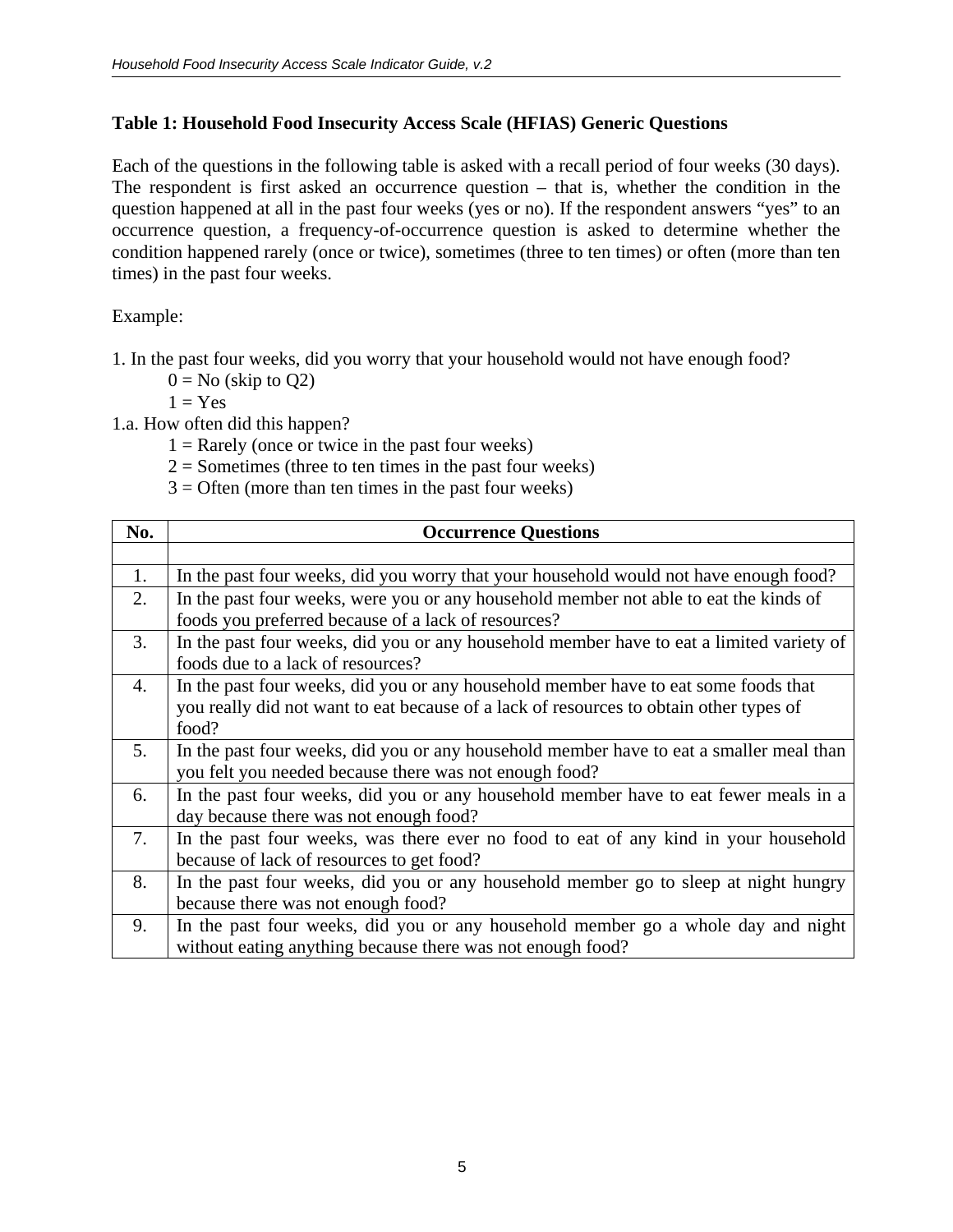# 2. ADAPTING THE QUESTIONNAIRE

# **2.1. Overview of Questionnaire**

The recommended questionnaire format for the HFIAS can be found in Section 4. The questionnaire consists of nine occurrence questions that represent a generally increasing level of severity of food insecurity (access), and nine "frequency-of-occurrence" questions that are asked as a follow-up to each occurrence question to determine how often the condition occurred. The frequency-of-occurrence question is skipped if the respondent reports that the condition described in the corresponding occurrence question was not experienced in the previous four weeks (30 days). Some of the nine occurrence questions inquire about the respondents' *perceptions* of food vulnerability or stress (e.g., did you worry that your household would not have enough food?) and others ask about the respondents' *behavioral responses* to insecurity (e.g., did you or any household member have to eat fewer meals in a day because there was not enough food?). The questions address the situation of all household members and do not distinguish adults from children or adolescents. $\overline{v}$ <sup>i</sup> All of the occurrence questions ask whether the respondent or other household members either felt a certain way or performed a particular behavior over the previous four weeks.<sup>vii</sup>

The HFIAS occurrence questions relate to three different domains of food insecurity (access) found to be common to the cultures examined in a cross-country literature review (FANTA 2004, Coates, 2004).<sup>viii</sup> The generic occurrence questions, grouped by domain, are:

1) Anxiety and uncertainty about the household food supply:

Did you worry that your household would not have enough food?

2) Insufficient Quality (includes variety and preferences of the type of food):

- Were you or any household member not able to eat the kinds of foods you preferred because of a lack of resources?
- Did you or any household member have to eat a limited variety of foods due to a lack of resources?
- Did you or any household member have to eat some foods that you really did not want to eat because of a lack of resources to obtain other types of food?

## 3) Insufficient food intake and its physical consequences:

- Did you or any household member have to eat a smaller meal than you felt you needed because there was not enough food?
- Did you or any household member have to eat fewer meals in a day because there was not enough food?
- Was there ever no food to eat of any kind in your household because of a lack of resources to get food?
- Did you or any household member go to sleep at night hungry because there was not enough food?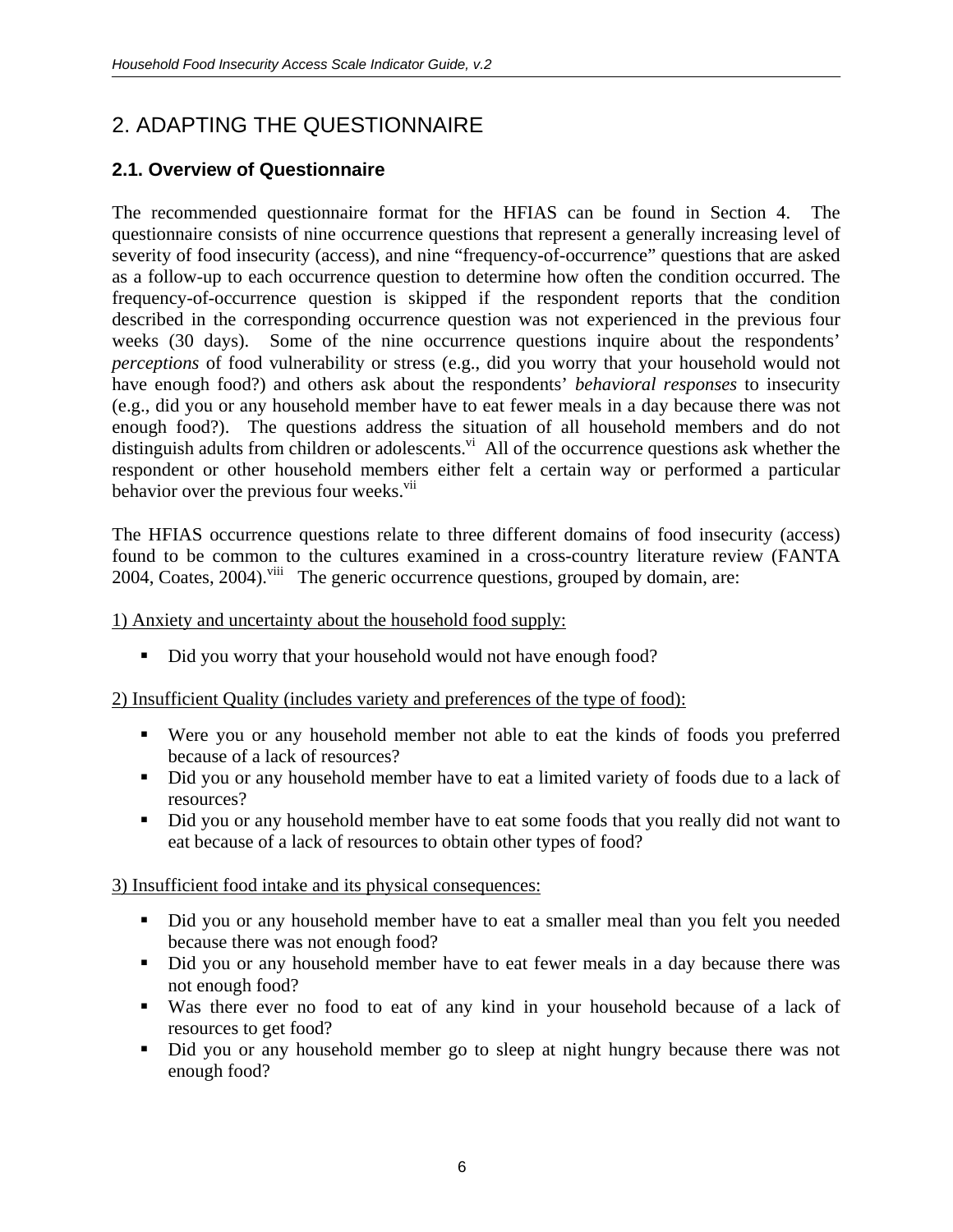Did you or any household member go a whole day and night without eating anything because there was not enough food?

The questionnaire should be asked in its entirety, however, the enumerator should follow the embedded skip rules to avoid asking frequency-of-occurrence questions when they are not applicable. Project staff should avoid picking and choosing only certain questions. Though users may want to report the results of individual questions alongside other indicators (see Section 5), research has shown that the complete set of questions does a better job of distinguishing the household food insecurity (access) level than any question on its own.

The questions in the model questionnaire are worded to be as universally relevant as possible. Certain questions contain *phrases*, however, that may need to be adapted to the local context to ensure that respondents know their meaning. Some questions require that the interviewer read a locally appropriate definition (e.g., of 'household') the first time these words are used in a question. Finally, certain questions may require that the interviewer provide locally relevant *examples* when the respondent requires further prompting.

 In order to adapt the phrases, definitions, and examples to the local context and to ensure that questions are understood appropriately, they should be reviewed with a group of key informants and then refined with a small group of respondents before the pre-test. A detailed description of the process of discussing the questions with key informants is provided in Appendix 1. These two steps are described briefly below:

# **2.2. Step 1: Review with Key Informants**

As a first step, gather a few key informants who are familiar with the conditions and experiences of household food insecurity (access) in the areas where the survey will be conducted. These key informants could be PVO staff members, government officials, academics, prominent community members, or other knowledgeable individuals. It should be explained to the key informants that they are being consulted to ensure that the food insecurity (access) questions are understandable in their country or culture. They should also be given the option to participate or not, and should be informed that they can choose to leave or refuse to answer a question at any time. Where possible, the key informants should be consulted as a group, so that any discrepancies in their suggestions can be clarified at the same time.

The person conducting the key informant interviews (the "Interviewer") should follow the Key Informant Interview Guide, presented in Appendix 1. The Interviewer should read each question to the key informant and then read the probes listed below that question. For instance, the Interviewer should read:

#### "Q1: Did you worry that your **[household]** would not have enough food?"

Then the Interviewer should read the following probe: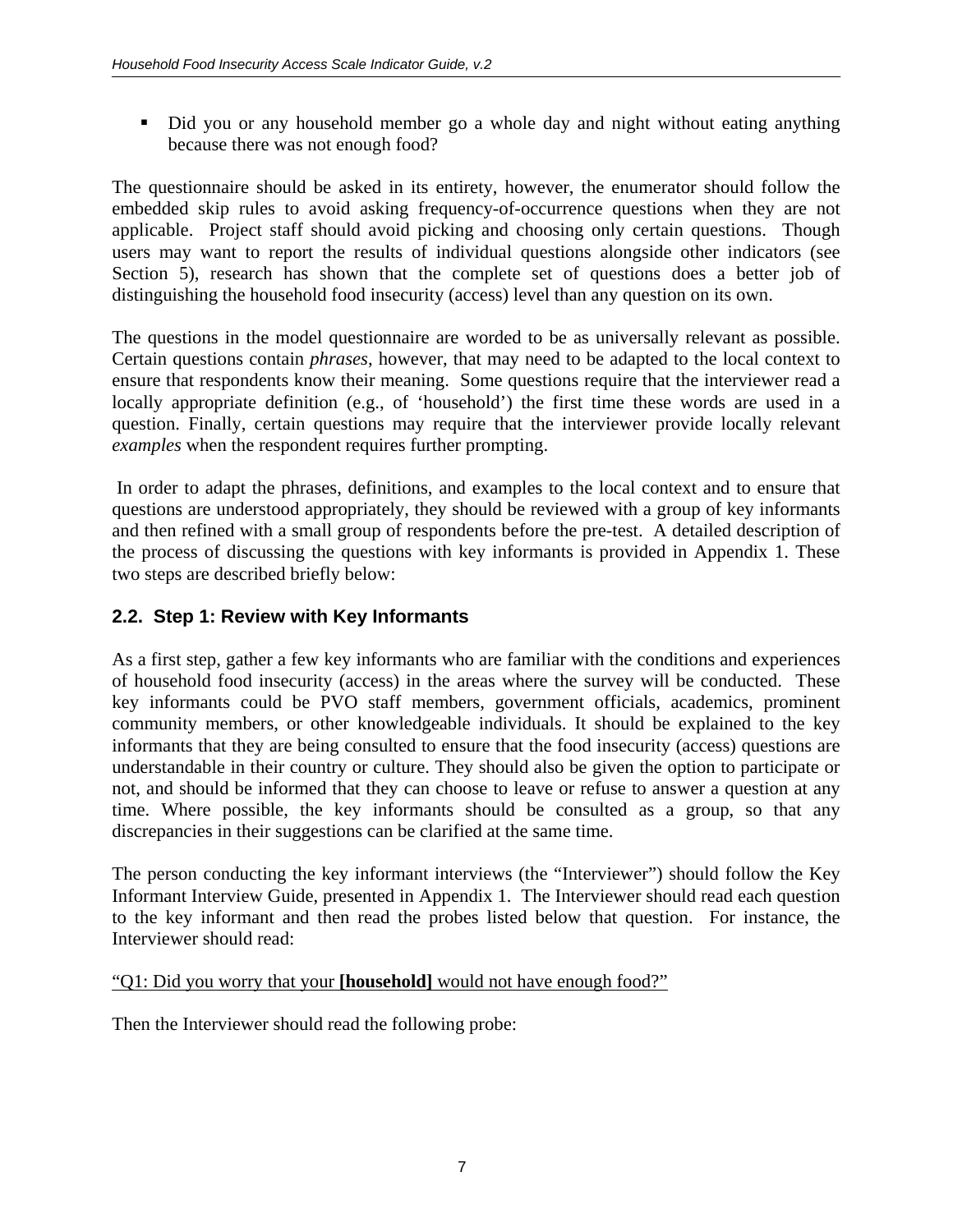• We would like to add a culture-specific definition of "household." For instance, in some cultures "household" might be defined as "people who live together and share food from a common pot." Can you tell us how people here commonly describe a household?

The word or phrases that the key informants should focus on are written in bold in the Key Informant Interview Guide.

After the informant has the chance to respond, and once the Interviewer is satisfied that he or she has enough information to adapt the question appropriately, then the Interviewer should move on to each subsequent question in the Key Informant Interview Guide, using the same procedure. All of the discussions with the informants should be recorded by a note-taker.

At the conclusion of the key informant interviews, the key informants' suggestions for adapting phrases and examples should be incorporated into the questionnaire. Included in the Key Informant Interview Guide in Appendix 1 are text boxes with examples of how each question might look after the information from key informants has been integrated. The final product of this step should be a draft questionnaire, with locally relevant phrases and examples where necessary, that can be tested with a group of respondents in Step 2.

# **2.3. Step 2: Refining the Questionnaire**

The second step in preparing the questionnaire is to ensure that the questions are understood by respondents as they are intended. This step, which is very important in any survey context, enables further refinement of the questions and examples based on insights into how the questions are actually being interpreted.

Identify 8-10 individuals that are representative of the survey population (but who are not part of the survey sample). As with the key informants, these individuals should also be informed of the option to participate or not, and should be informed that they can choose to leave or refuse to answer a question at any time.

For this step, the discussions are best done with one respondent at a time. First, the Interviewer should read the question, including any suggested rephrasing or examples incorporated after the key informant session. After the respondent has a chance to provide a response, the Interviewer should begin to explore the respondent's own understanding of the question and its meaning. Tips for doing so are included in Table 2. A note-taker should record these discussions. Once all of the respondents have provided their input, the notes from all of these discussions should be pooled and examined. Based on respondent feedback, particular phrases, definitions, words, or examples that were unclear should be reworded accordingly. Remember, the goal is to retain the original meaning of the question while making the meaning clearer to respondents where necessary. The final product of this step should be an improved draft questionnaire that is ready to be pre-tested in the field.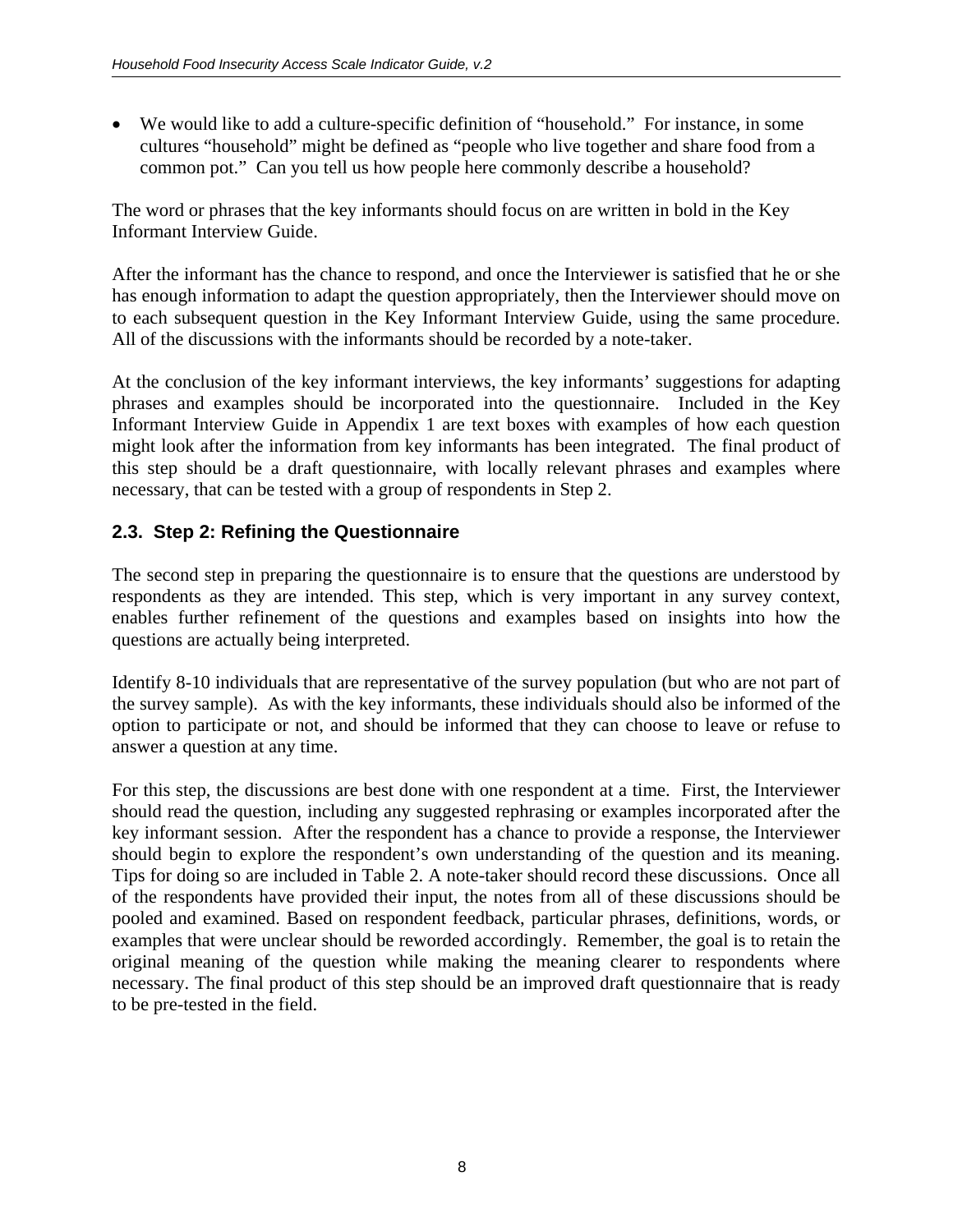| Comprehension/ | When I asked you about, what were you thinking about?<br>$\bullet$             |
|----------------|--------------------------------------------------------------------------------|
| interpretation | Can you tell me in your own words what this question means?<br>$\bullet$       |
| probes         | In thinking about, what comes to mind?                                         |
|                |                                                                                |
|                | Examples:                                                                      |
|                | What does the phrase "eat a limited variety of foods" mean to you?             |
|                | In your own words, can you tell me what "not enough food" means?<br>٠          |
| Paraphrase     | Can you repeat the question in your own words?<br>٠                            |
| Recall probe   | How did you remember? For example, how did you remember that<br>$\bullet$      |
|                | another household member went to sleep at night hungry because                 |
|                | there was not enough food?                                                     |
| Specific probe | Why do you think that? For example, why do you consider those<br>$\bullet$     |
|                | foods as ones you really did not want to eat?                                  |
| General probes | How did you arrive at that answer?                                             |
|                | How hard was that to answer?<br>$\bullet$                                      |
|                | I noticed that you hesitated before you answered -- what were you<br>$\bullet$ |
|                | thinking about?                                                                |

# **Table 2: Example Probes for Use in Refining Questions with Respondents**

Adapted from Frongillo et al., 2004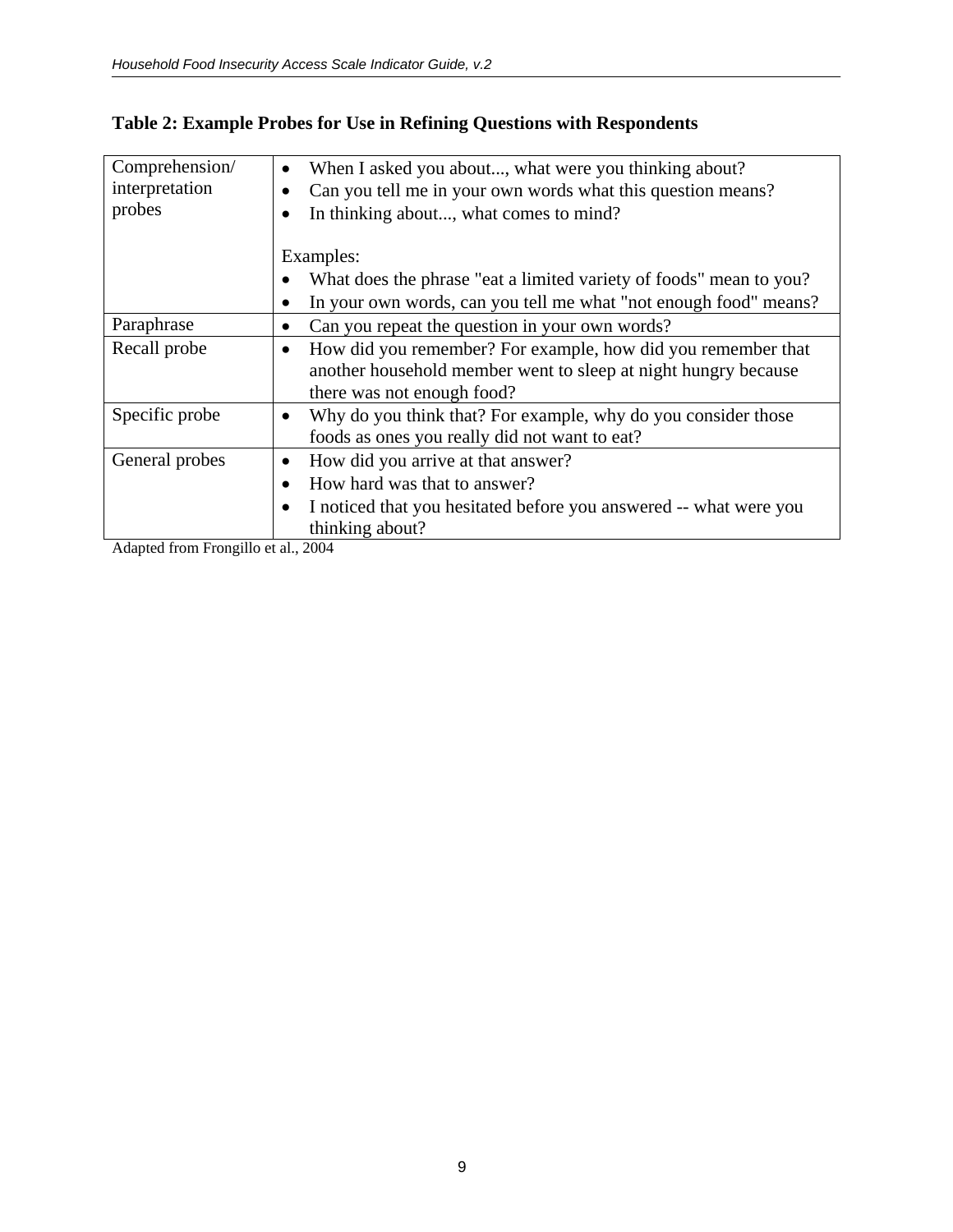# 3. INTERVIEWER INSTRUCTIONS

# **3.1. Organization of the HFIAS Questionnaire**

The HFIAS consists of two types of related questions. The first question type is called an occurrence question. There are nine occurrence questions that ask whether a specific condition associated with the experience of food insecurity *ever* occurred during the previous four weeks (30 days). Each severity question is followed by a frequency-of-occurrence question, which asks *how often* a reported condition occurred during the previous four weeks.

Each occurrence question consists of the stem (timeframe for recall), the body of the question (refers to a specific behavior or attitude), and two response options  $(0 = no, 1 = yes)$ . There is also a 'skip code' next to each "no" response option. This code instructs the enumerator to skip the related frequency-of-occurrence follow-up question whenever the respondent answers "no" to an occurrence question.

Each HFIAS frequency-of-occurrence question asks the respondent how often the condition reported in the previous occurrence question happened in the previous four weeks. There are three response options representing a range of frequencies ( $1 = \text{rarely}, 2 = \text{sometimes}, 3 = \text{often}$ ). Table 3 illustrates these different question components and can be referred to in using these instructions.

|                         | <b>Occurrence Question</b>                                          |  |
|-------------------------|---------------------------------------------------------------------|--|
|                         |                                                                     |  |
| <b>Body</b>             | In the past four weeks, did you worry that your household would not |  |
|                         | have enough food?                                                   |  |
| <b>Response Options</b> | $0=No$ (Skip to )                                                   |  |
|                         | $1 = Yes$                                                           |  |
|                         | <b>Frequency-of-occurrence Question</b>                             |  |
|                         |                                                                     |  |
| <b>Body</b>             | How often did this happen?                                          |  |
| <b>Response Options</b> | 1=Rarely (once or twice in the past four weeks)                     |  |
|                         | 2=Sometimes (three to ten times in the past four weeks)             |  |
|                         | 3=Often (more than ten times in the past four weeks)                |  |

## **Table 3: Structure of Questions**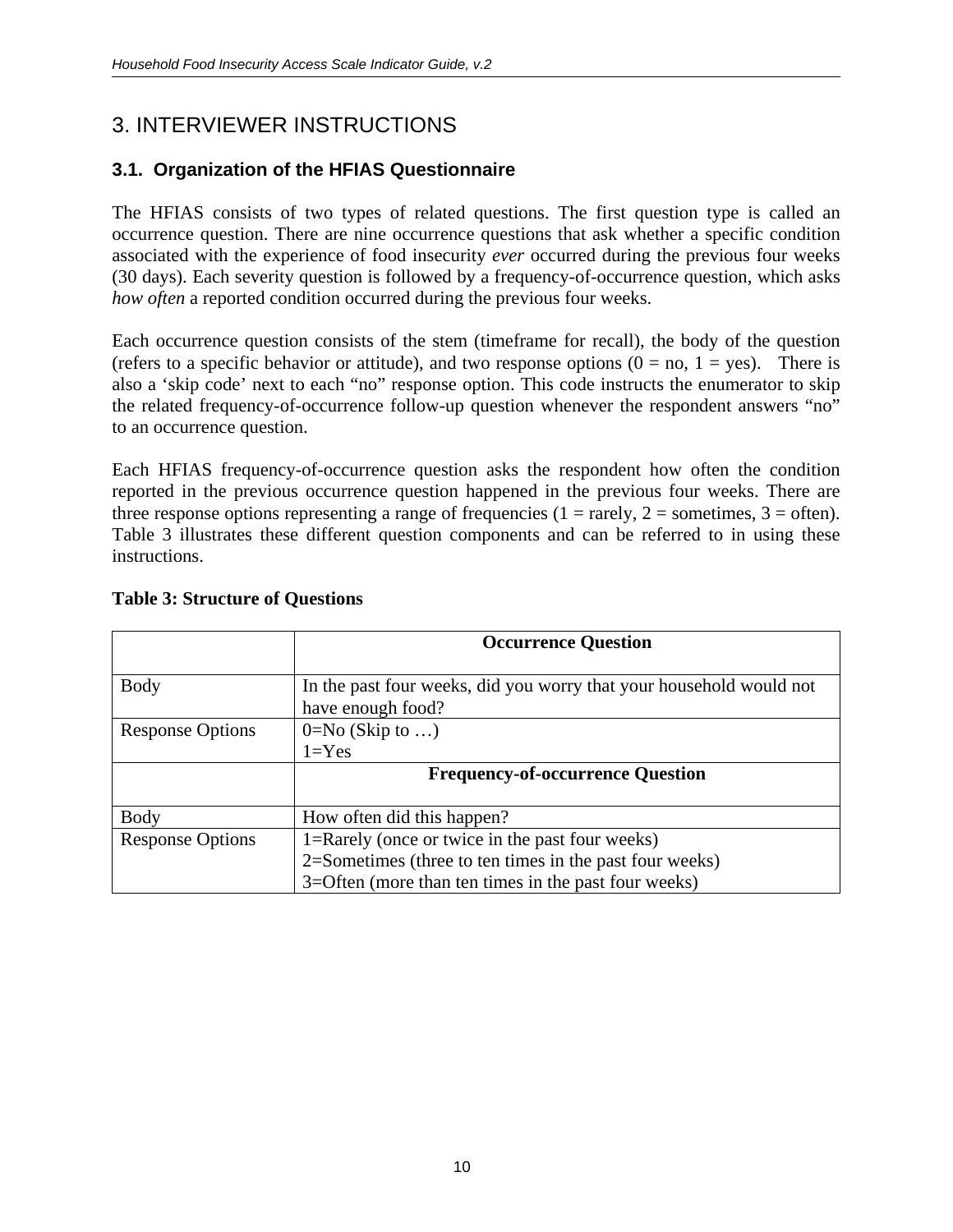## **3.2. Asking Questions and Recording Answers**

The questions should be directed to the person in the household who is most involved with the food preparation and meals.<sup>ix</sup> Most of the questions require the respondent to answer on behalf of the household and all its members.

There are two terms used throughout the questionnaire that are highly context specific: "household" and "lack of resources." Context-specific definitions for these terms should have been developed during the questionnaire adaptation phase and added to the questionnaire. The definitions for these terms should be read by the interviewer the first time they are used in a question. These definitions and the questions themselves of should be read just as they are written on the questionnaire.

Below is an example of an occurrence question with an interviewer-provided definition. The entire thing should be read by the enumerator:

## Q1: In the past four weeks, did you worry that your household would not have enough food?

#### *By "household" we mean those of you that sleep under the same roof and take meals together at least four days a week.*

If the respondent does not understand the question, then the interviewer may prompt the respondent by reading any examples or contextual clarifications that were discussed during training. These interviewer-provided examples are written in *italics* below the question itself. For example, a question with an interviewer-provided example might appear as follows:

Q4: In the past four weeks, did you or any household member have to eat some foods that you really did not want to eat because of a lack of resources?

## *Interviewer-provided example: "A food you really did not want to eat" might include wheat porridge, wild taro root, etc.*

Although there are pre-coded response options, the interviewer should not read these options aloud each time but rather allow the respondent to answer in his or her own words. The interviewer will select the most appropriate response option based on the respondent's reply. For instance if, after asking an occurrence question, the respondent says "no" but adds that it only happened a few times, then the correct code is '1' (yes). The frequency-of-occurrence question should then be asked. If the respondent describes a frequency that would translate to "three to ten times" in the past four weeks, the correct response selection for the frequency-of-occurrence question is "sometimes", and the correct code is '2'. If the respondent has difficulty replying then the interviewer can encourage a response by listing the set of options again. The box below illustrates the example described, above. :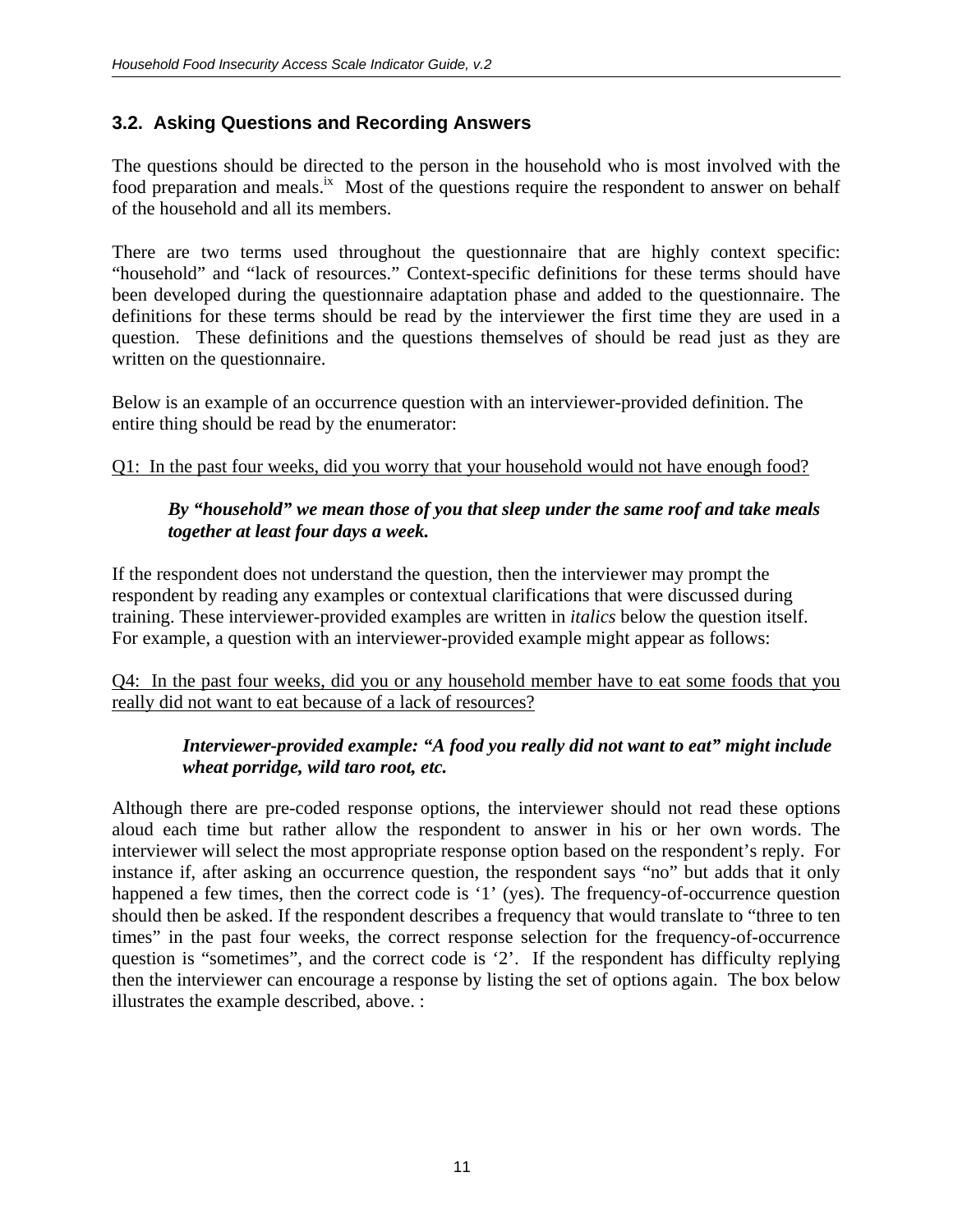| N <sub>0</sub> | <b>Question</b>                                                                                   | <b>Response Options</b>                                                                       | Code                        |
|----------------|---------------------------------------------------------------------------------------------------|-----------------------------------------------------------------------------------------------|-----------------------------|
| Q7.            | In the past four weeks, was there                                                                 | $0 = No$ (skip to Q.8)                                                                        |                             |
|                | ever no food to eat of any kind in<br>your household because of lack of<br>resources to get food? | $1 = Yes$                                                                                     |                             |
|                | Respondent Answer: No. Well, just a<br>few times.                                                 |                                                                                               |                             |
| Q.7.a.         | How often did this happen in the<br>past four weeks?                                              | 1=Rarely (once or twice in the past)<br>four weeks)<br>$2 =$ Sometimes (three to ten times in | $\mathcal{D}_{\mathcal{L}}$ |
|                | Respondent Answer: four times                                                                     | the past four weeks)<br>$3 =$ Often (more than ten times in the<br>past four weeks)           |                             |

After completing the questionnaire and before leaving the household, interviewers should check over the questionnaires to ensure that all questions have been asked and that the responses are complete and legible. They may wish to write notes in the margins next to any unusual responses or stories that emerged in relation to a particular question. Such notes can help later on in interpreting the data from the entire sample. The administration of the questionnaire requires approximately 15 minutes per household.

# **3.3. Instructions for Individual Questions**

# Q1: Worry about food

This question asks the respondent to report their personal experience with uncertainty and anxiety about acquiring food during the previous month. The interviewer should also read the definition of a "household" that was developed during the preparation of the questionnaire. Mention that this definition of household applies to all the questions with that term.

# Q2: Unable to eat preferred foods

One domain of food insecurity (access) is having limited choices in the type of food that a household eats. This question asks whether any household member was not able to eat according to their preference due to a lack of resources. Preference can refer to the form of a particular food (i.e., whole rice vs. broken rice), type of staple (i.e., millet vs. corn) or a high quality food (i.e., a piece of meat or fish). Preferred foods may or may not be nutritionally high quality. The interviewer should also read the definition of a "lack of resources." Mention that this definition of household applies to all the questions with that term. The respondent needs to answer on behalf of all household members

# Q3: Eat just a few kinds of foods

This question asks about dietary choices related to variety – i.e., whether the household had to eat an undesired monotonous diet (little diversity in the different types of foods consumed). The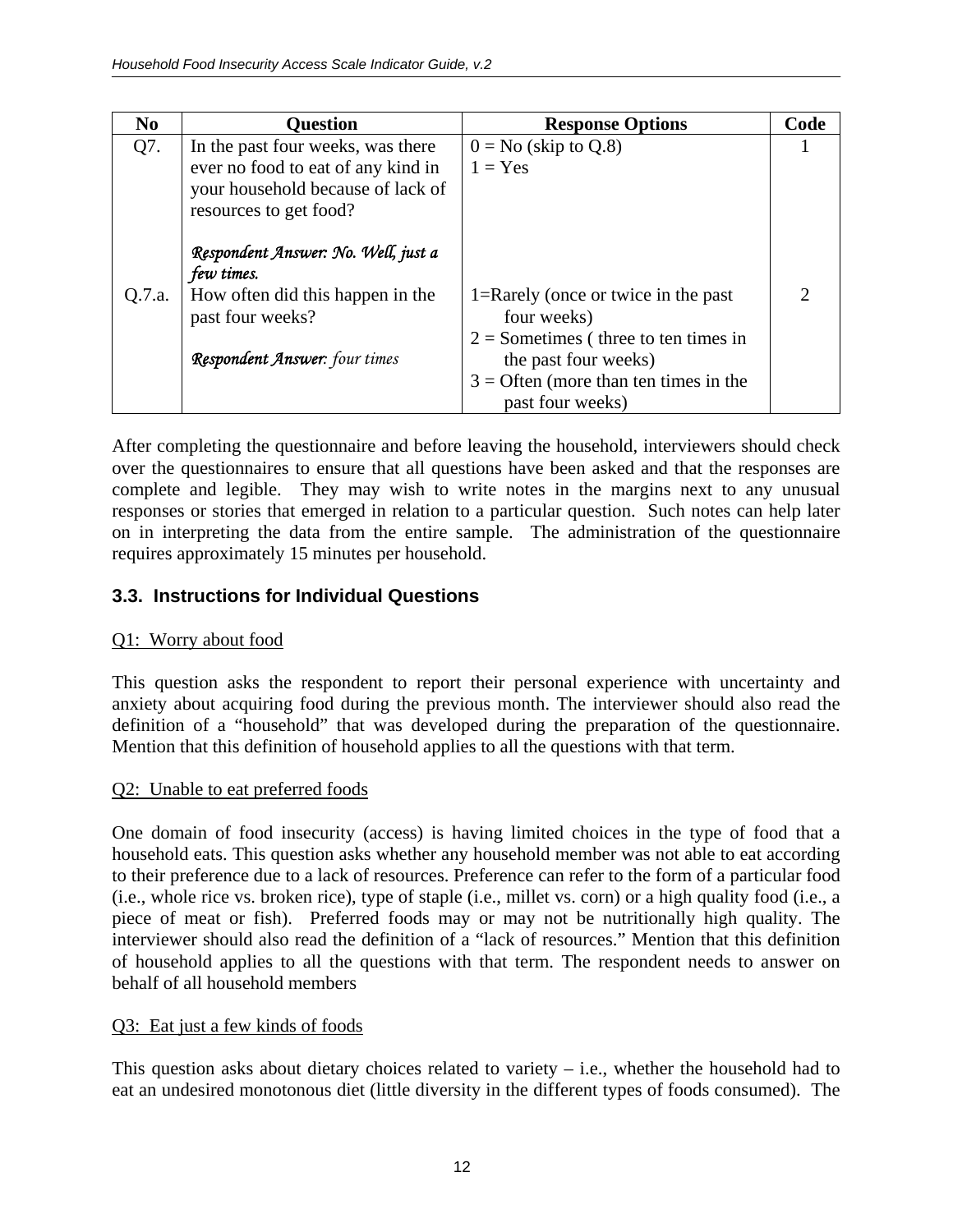interviewer should read the description of what a monotonous diet might be. The respondent needs to answer on behalf of all household members.

#### Q4: Eat foods they really do not want eat

This question, which also captures the dimension of limited choices, asks whether any household member had to eat food that they found socially or personally undesirable due to a lack of resources. Often these are foods or food preparations that are consumed only under hardship. Different people may consider different foods to be undesirable, so it is best not to provide examples here at first. The respondent needs to answer on behalf of all household members, according to his or her own perception of the types of food household members ate during the previous four weeks. If more encouragement is required, the interviewer may give some examples using any examples included in the questionnaire and reviewed during training. For all questions, it is important to remind respondents that the examples are not an exhaustive list.

#### Q5: Eat a smaller meal

This question asks whether the respondent felt that the amount of food (any kind of food, not just the staple food) that any household member ate in any meal during the past four weeks was smaller than they felt they needed due to a lack of resources. The respondent should answer according to his or her perception of what constitutes enough food for the needs of the household members. The respondent needs to answer on behalf of all household members.

#### Q6: Eat fewer meals in a day

This question asks whether any household member, due to lack of food, had to eat fewer meals than the number typically eaten in the food secure households in their area. The respondent needs to answer on behalf of all household members.

#### Q7: No food of any kind in the household

This question asks about a situation in which the household has no food to eat of any kind in the home. This describes a situation where food was not available to household members through the households' usual means (e.g., through purchase, from the garden or field, from storage, etc.).

#### Q8: Go to sleep hungry

This question asks whether the respondent felt hungry at bedtime because of lack of food or whether the respondent was aware of other household members who were hungry at bedtime because of lack of food. The respondent needs to answer on behalf of all household members.

#### Q9: Go a whole day and night without eating

This question asks whether any household member did not eat from the time they awoke in the morning to the time they awoke the next morning due to lack of food. The respondent needs to answer on behalf of all household members.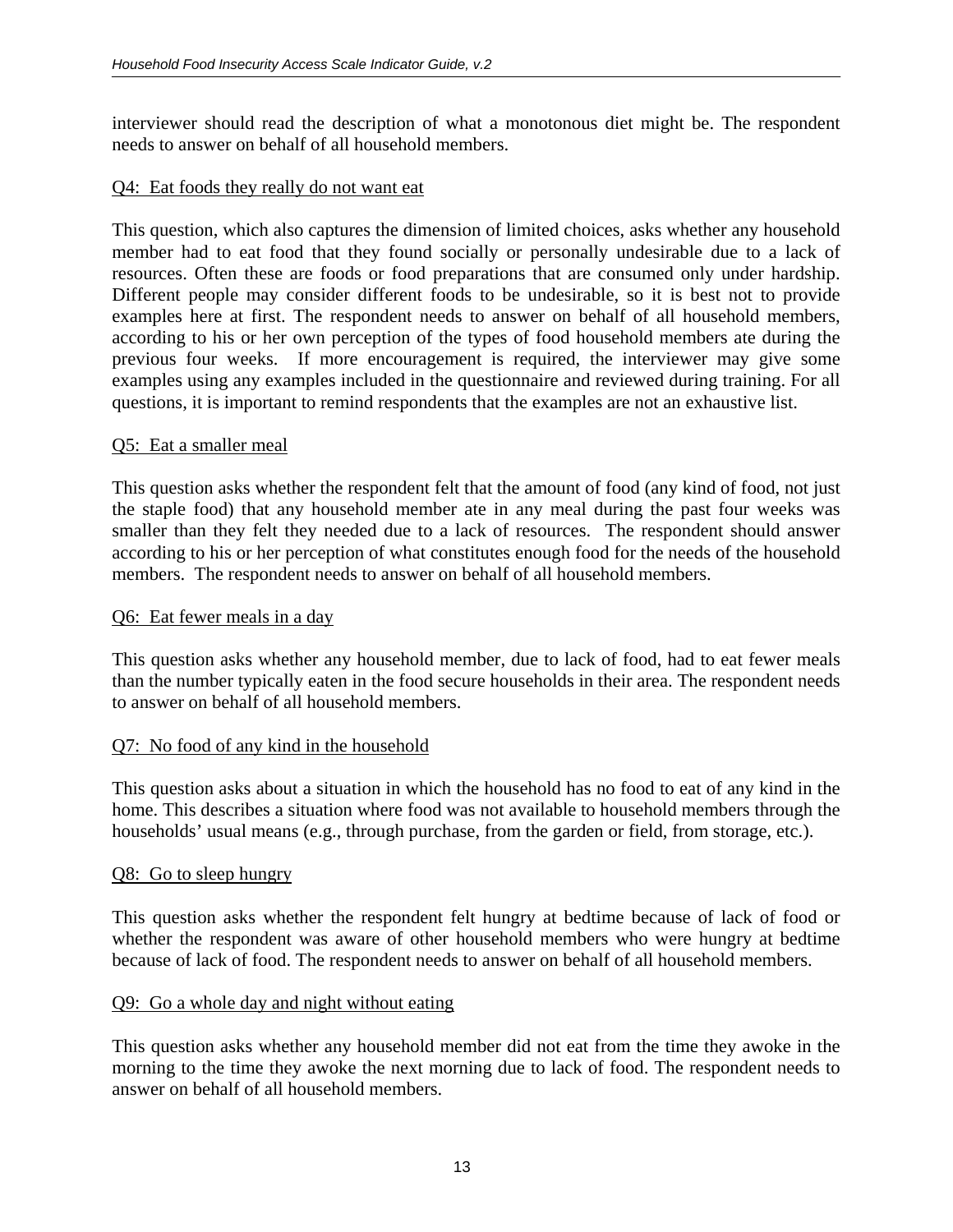# 4. QUESTIONNAIRE FORMAT

# **Table 4: Household Food Insecurity Access Scale (HFIAS) Measurement Tool**

| No  | <b>QUESTION</b>                                                                                                                                                     | <b>RESPONSE OPTIONS</b>                                                                                                                                                                 | <b>CODE</b> |
|-----|---------------------------------------------------------------------------------------------------------------------------------------------------------------------|-----------------------------------------------------------------------------------------------------------------------------------------------------------------------------------------|-------------|
| 1.  | In the past four weeks, did<br>you worry that your<br>household would not have<br>enough food?                                                                      | $0 = No$ (skip to $Q2$ )<br>$1 = Yes$                                                                                                                                                   |             |
| 1.a | How often did this happen?                                                                                                                                          | $1 =$ Rarely (once or twice in the past four<br>weeks)<br>$2 =$ Sometimes (three to ten times in the past<br>four weeks)<br>$3 =$ Often (more than ten times in the past four<br>weeks) |             |
| 2.  | In the past four weeks,<br>were you or any household<br>member not able to eat the<br>kinds of foods you<br>preferred because of a lack<br>of resources?            | $0 = No$ (skip to Q3)<br>$1 = Yes$                                                                                                                                                      |             |
| 2.a | How often did this happen?                                                                                                                                          | $1 =$ Rarely (once or twice in the past four<br>weeks)<br>$2 =$ Sometimes (three to ten times in the past<br>four weeks)<br>$3 =$ Often (more than ten times in the past four<br>weeks) |             |
| 3.  | In the past four weeks, did<br>you or any household<br>member have to eat a<br>limited variety of foods<br>due to a lack of resources?                              | $0 = No$ (skip to Q4)<br>$1 = Yes$                                                                                                                                                      |             |
| 3.a | How often did this happen?                                                                                                                                          | $1 =$ Rarely (once or twice in the past four<br>weeks)<br>$2 =$ Sometimes (three to ten times in the past<br>four weeks)<br>$3 =$ Often (more than ten times in the past four<br>weeks) |             |
| 4.  | In the past four weeks, did<br>you or any household<br>member have to eat some<br>foods that you really did<br>not want to eat because of<br>a lack of resources to | $0 = No$ (skip to Q5)<br>$1 = Yes$                                                                                                                                                      |             |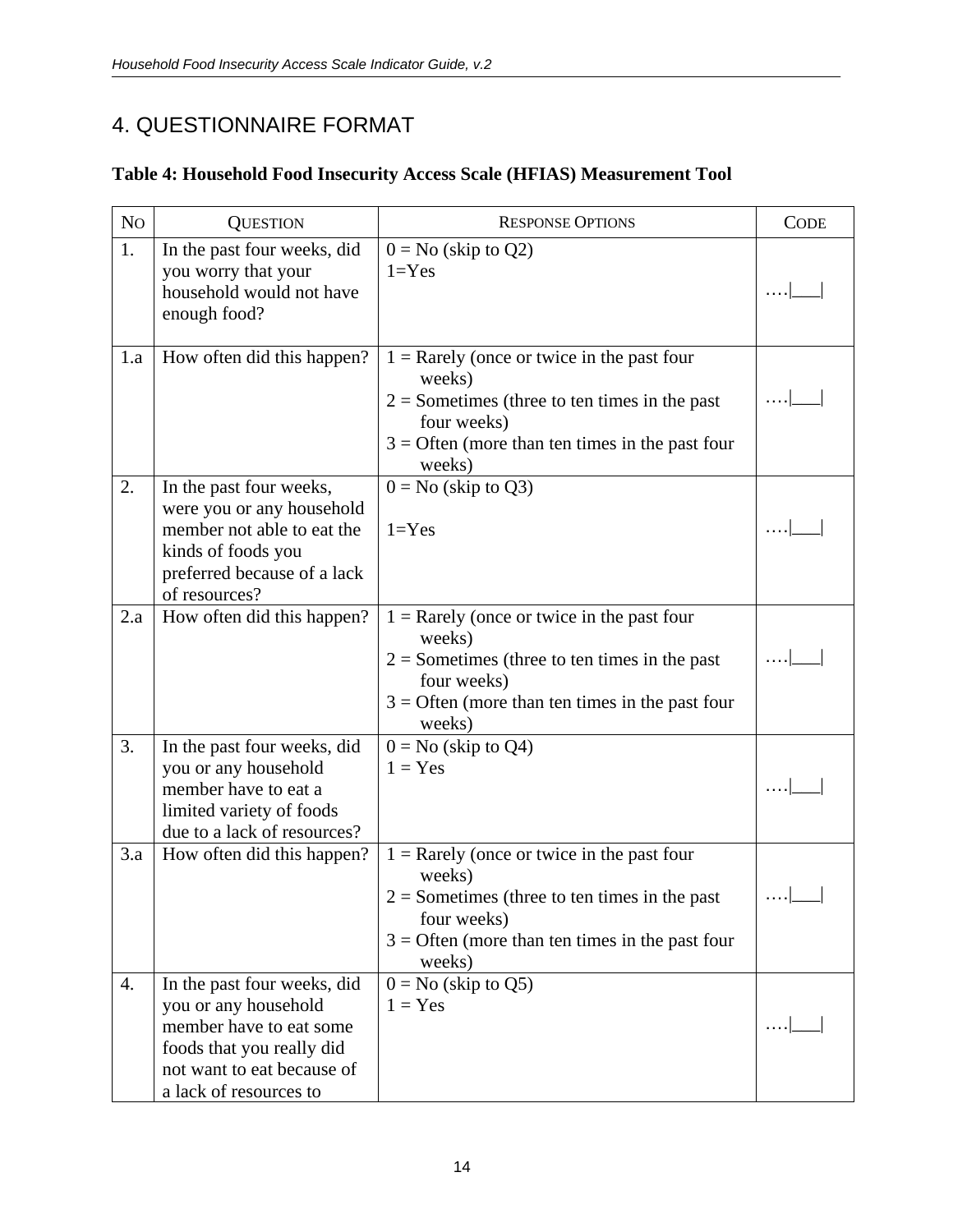|     | obtain other types of food?                                                                                                                                   |                                                                                                                                                                                         |  |
|-----|---------------------------------------------------------------------------------------------------------------------------------------------------------------|-----------------------------------------------------------------------------------------------------------------------------------------------------------------------------------------|--|
| 4.a | How often did this happen?                                                                                                                                    | $1 =$ Rarely (once or twice in the past four<br>weeks)<br>$2 =$ Sometimes (three to ten times in the past<br>four weeks)<br>$3 =$ Often (more than ten times in the past four<br>weeks) |  |
| 5.  | In the past four weeks, did<br>you or any household<br>member have to eat a<br>smaller meal than you felt<br>you needed because there<br>was not enough food? | $0 = No$ (skip to Q6)<br>$1 = Yes$                                                                                                                                                      |  |
| 5.a | How often did this happen?                                                                                                                                    | $1 =$ Rarely (once or twice in the past four<br>weeks)<br>$2 =$ Sometimes (three to ten times in the past<br>four weeks)<br>$3 =$ Often (more than ten times in the past four<br>weeks) |  |
| 6.  | In the past four weeks, did<br>you or any other household<br>member have to eat fewer<br>meals in a day because<br>there was not enough food?                 | $0 = No$ (skip to $Q7$ )<br>$1 = Yes$                                                                                                                                                   |  |
| 6.a | How often did this happen?                                                                                                                                    | $1 =$ Rarely (once or twice in the past four<br>weeks)<br>$2 =$ Sometimes (three to ten times in the past<br>four weeks)<br>$3 =$ Often (more than ten times in the past four<br>weeks) |  |
| 7.  | In the past four weeks, was<br>there ever no food to eat of<br>any kind in your household<br>because of lack of<br>resources to get food?                     | $0 = No$ (skip to Q8)<br>$1 = Yes$                                                                                                                                                      |  |
| 7.a | How often did this happen?                                                                                                                                    | $1 =$ Rarely (once or twice in the past four<br>weeks)<br>$2 =$ Sometimes (three to ten times in the past<br>four weeks)<br>$3 =$ Often (more than ten times in the past four<br>weeks) |  |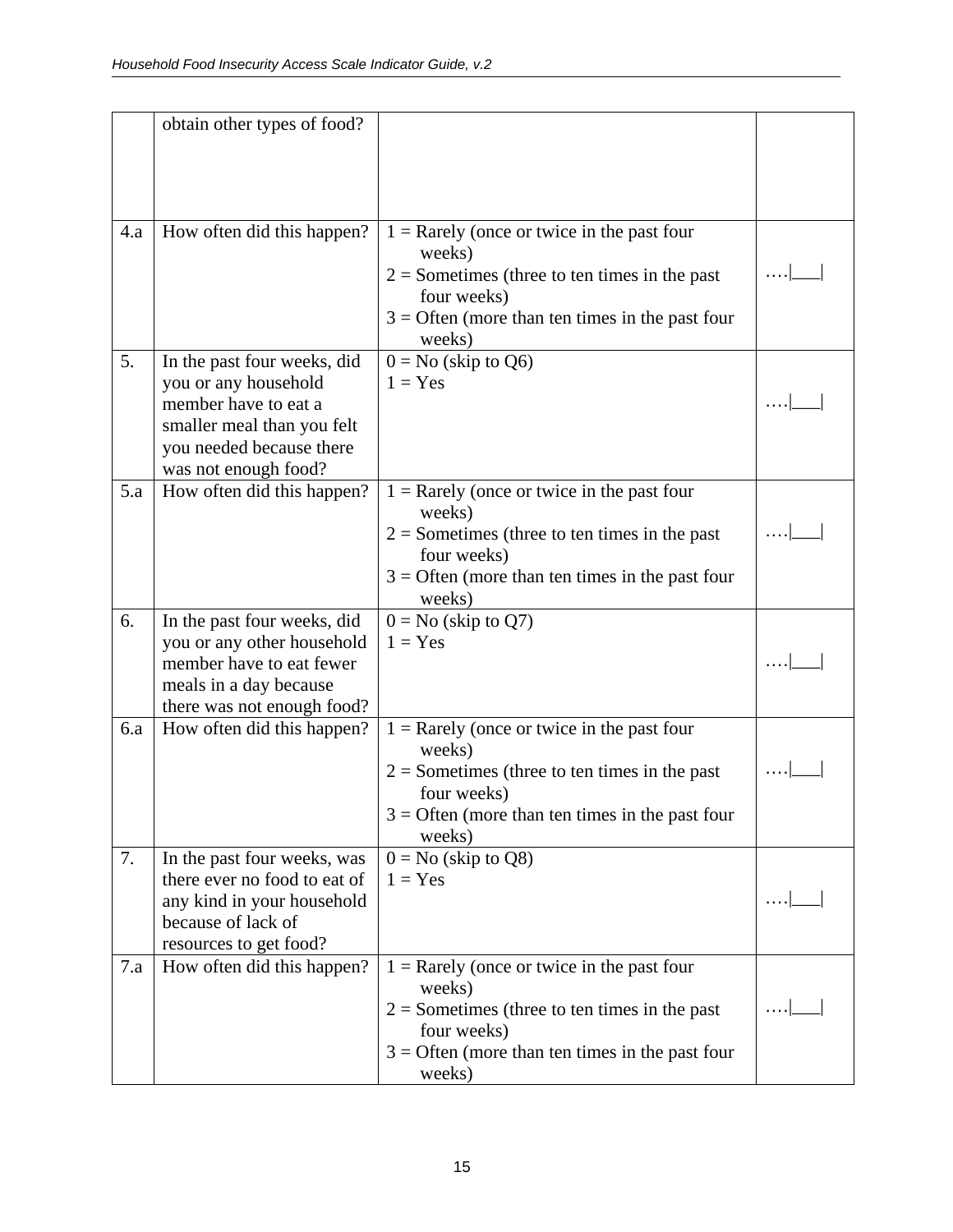| 8.  | In the past four weeks, did | $0 = No$ (skip to Q9)                                          |  |
|-----|-----------------------------|----------------------------------------------------------------|--|
|     | you or any household        | $1 = Yes$                                                      |  |
|     | member go to sleep at       |                                                                |  |
|     | night hungry because there  |                                                                |  |
|     | was not enough food?        |                                                                |  |
| 8.a | How often did this happen?  | $1 =$ Rarely (once or twice in the past four                   |  |
|     |                             | weeks)                                                         |  |
|     |                             | $2 =$ Sometimes (three to ten times in the past                |  |
|     |                             | four weeks)                                                    |  |
|     |                             | $3 =$ Often (more than ten times in the past four              |  |
|     |                             | weeks)                                                         |  |
| 9.  | In the past four weeks, did | $0 = No$ (questionnaire is finished)                           |  |
|     | you or any household        | $1 = Yes$                                                      |  |
|     | member go a whole day       |                                                                |  |
|     | and night without eating    |                                                                |  |
|     | anything because there was  |                                                                |  |
|     | not enough food?            |                                                                |  |
| 9.a | How often did this happen?  | $1 =$ Rarely (once or twice in the past four<br>weeks)         |  |
|     |                             | $2 =$ Sometimes (three to ten times in the past<br>four weeks) |  |
|     |                             | $3 =$ Often (more than ten times in the past four<br>weeks)    |  |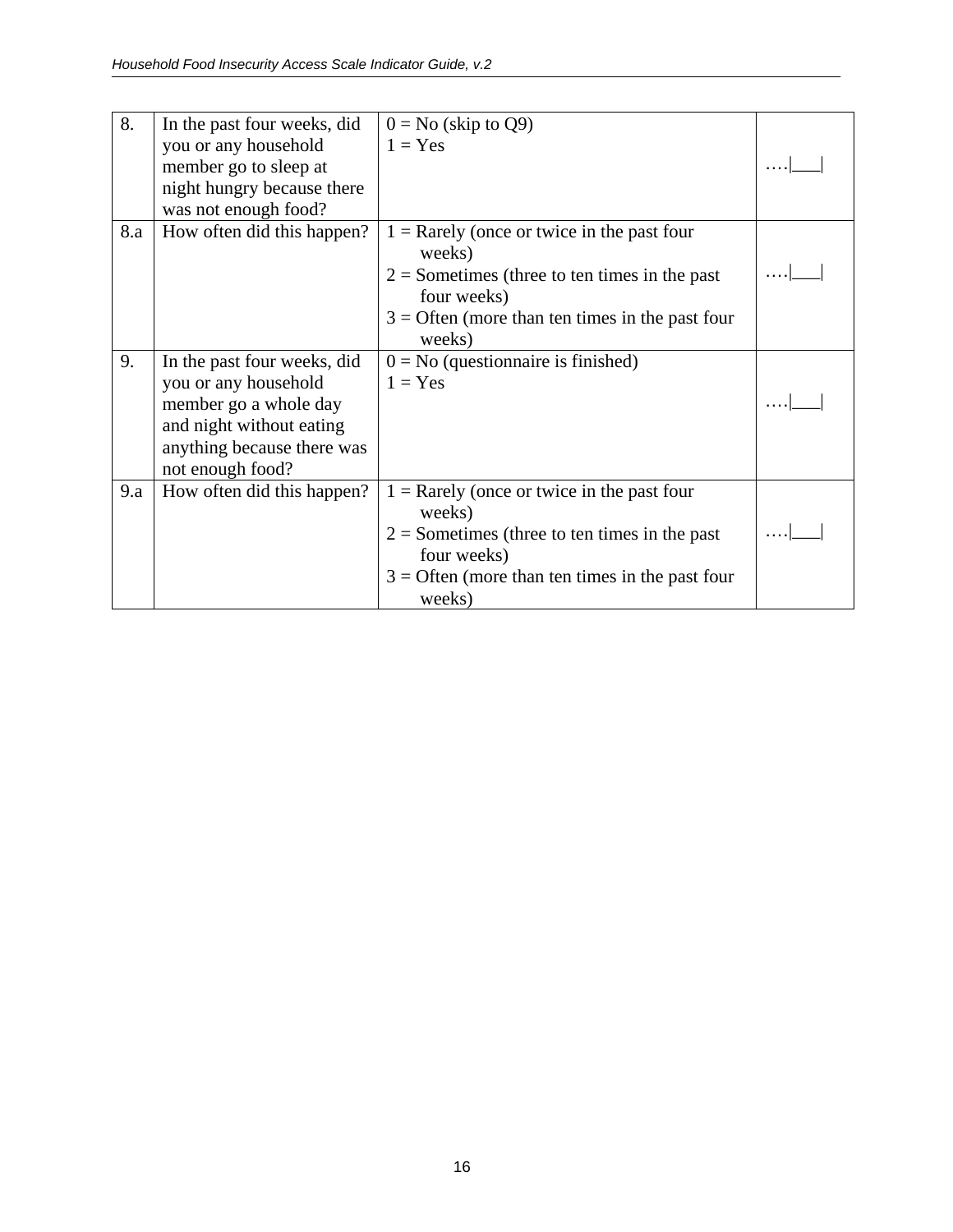# 5. INDICATOR TABULATION PLAN

This section provides guidance on analyzing the data to create HFIAS indicators. It assumes that these questions will be part of a population-based survey instrument and will be applied to all the households in the sample.

The HFIAS module yields information on food insecurity (access) at the household level. Four types of indicators can be calculated to help understand the characteristics of and changes in household food insecurity (access) in the surveyed population. These indicators provide summary information on:

- Household Food Insecurity Access-related *Conditions*
- Household Food Insecurity Access-related *Domains*
- Household Food Insecurity Access *Scale Score*
- Household Food Insecurity Access *Prevalence*

The responses from the household food insecurity (access) measure should be entered into a database, spreadsheet, or statistical software like EpiInfo or SPSS. Computer tabulation is recommended for these indicators, though if necessary the data may also be tabulated by hand.

# **5.1 Household Food Insecurity Access-related Conditions**

These indicators provide specific, disaggregated information about the behaviors and perceptions of the surveyed households. For example, if a program is providing assistance in growing staple crops and improved storage facilities, it might be useful to understand what percent of households had run out of food. The indicators present the percent of households that responded affirmatively to each question, regardless of the frequency of the experience. Thus they measure the percent of households experiencing the condition at any level of severity. Each indicator can be further disaggregated to examine the frequency of experience of the condition across the surveyed households.

| <b>Household Food Insecurity</b><br><b>Access-related Conditions</b> | Percent of households that responded, "yes" to a specific<br>occurrence question. For example: "Percent of households that<br>ran out of food." |       |
|----------------------------------------------------------------------|-------------------------------------------------------------------------------------------------------------------------------------------------|-------|
| Households experiencing                                              | Example:                                                                                                                                        |       |
| condition at any time during<br>the recall period.                   | Number of households with response $= 1$ to Q7                                                                                                  | X 100 |
|                                                                      | Total number of households responding to Q7                                                                                                     |       |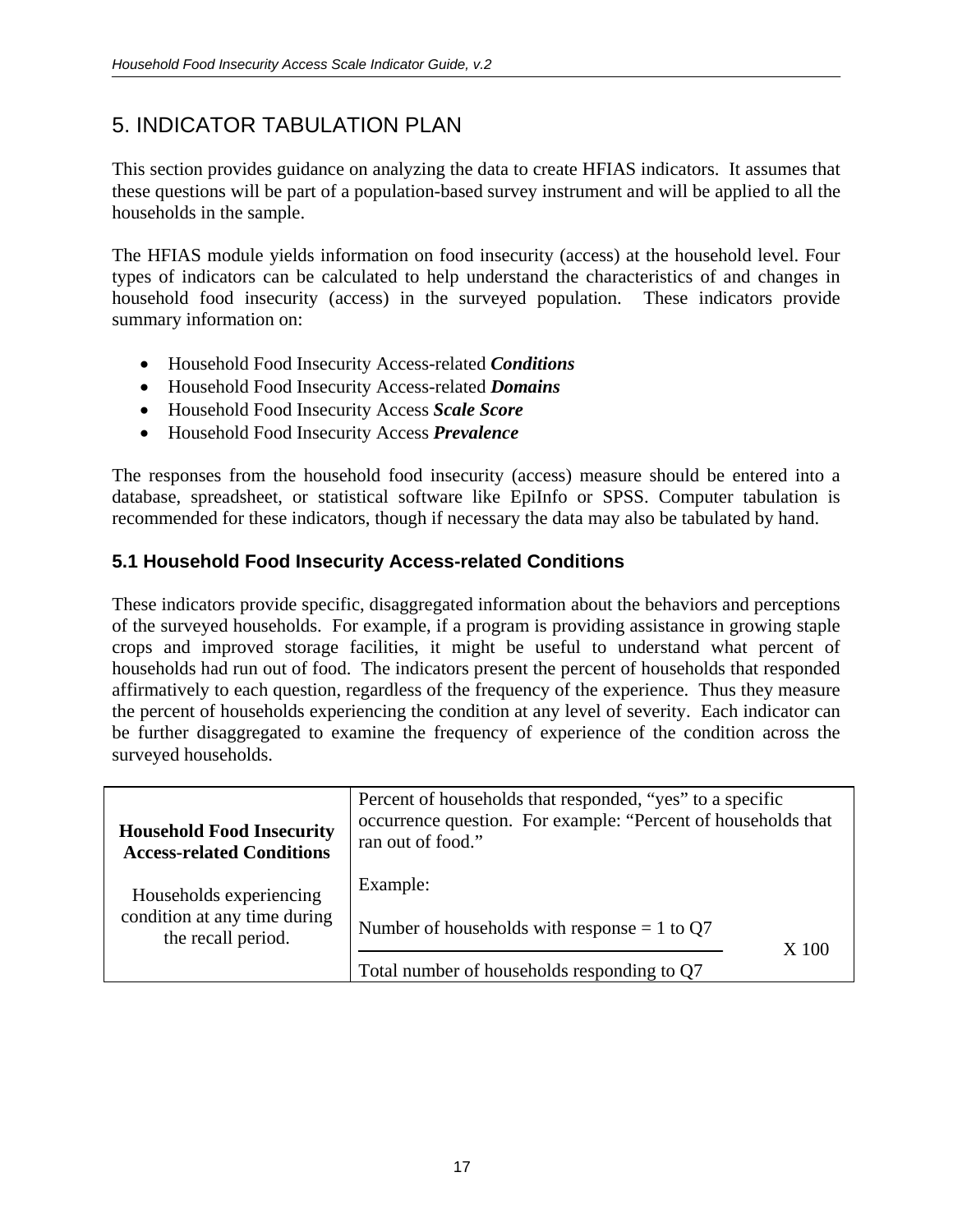|                                                           | Percent of households that responded "often" to a specific<br>frequency-of-occurrence question. For example: "Percent of<br>households that ran out of food often." |
|-----------------------------------------------------------|---------------------------------------------------------------------------------------------------------------------------------------------------------------------|
| Households experiencing<br>condition at a given frequency | Example:                                                                                                                                                            |
|                                                           | Number of households with response $=$ 3 to Q7a                                                                                                                     |
|                                                           | X 100<br>Total number of households responding to Q7                                                                                                                |

#### **5.2 Household Food Insecurity Access-related Domains**

These indicators provide summary information on the prevalence of households experiencing one or more behaviors in each of the three domains reflected in the HFIAS - - Anxiety and uncertainty, Insufficient Quality, and Insufficient food intake and its physical consequences.

| Percent of households that responded "yes" to any of the<br>conditions in a specific domain. For example: "Percent of<br>households with insufficient food quality."<br><b>Household Food Insecurity</b><br><b>Access-related Domains</b> |                                                                                     |       |
|-------------------------------------------------------------------------------------------------------------------------------------------------------------------------------------------------------------------------------------------|-------------------------------------------------------------------------------------|-------|
| Households experiencing any<br>of the conditions at any level<br>of severity in each domain                                                                                                                                               | Example:<br>Number of households with response $= 1$ to Q2<br>OR 1 to Q3 OR 1 to Q4 |       |
|                                                                                                                                                                                                                                           | Total number of households responding to Q2<br>OR 03 OR 04                          | X 100 |

## **5.3 Household Food Insecurity Access Scale Score**

The HFIAS score is a continuous measure of the degree of food insecurity (access) in the household in the past four weeks (30 days). First, a HFIAS score *variable* is calculated for each household by summing the codes for each frequency-of-occurrence question. Before summing the frequency-of-occurrence codes, the data analyst should code frequency-of-occurrence as 0 for all cases where the answer to the corresponding occurrence question was "no" (i.e., if  $Q1=0$ then Q1a=0, if Q2=0 then Q2a =0, etc.). The maximum score for a household is 27 (the household response to all nine frequency-of-occurrence questions was "often", coded with response code of 3); the minimum score is 0 (the household responded "no" to all occurrence questions, frequency-of-occurrence questions were skipped by the interviewer, and subsequently coded as 0 by the data analyst.) The higher the score, the more food insecurity (access) the household experienced. The lower the score, the less food insecurity (access) a household  $experienced.<sup>x</sup>$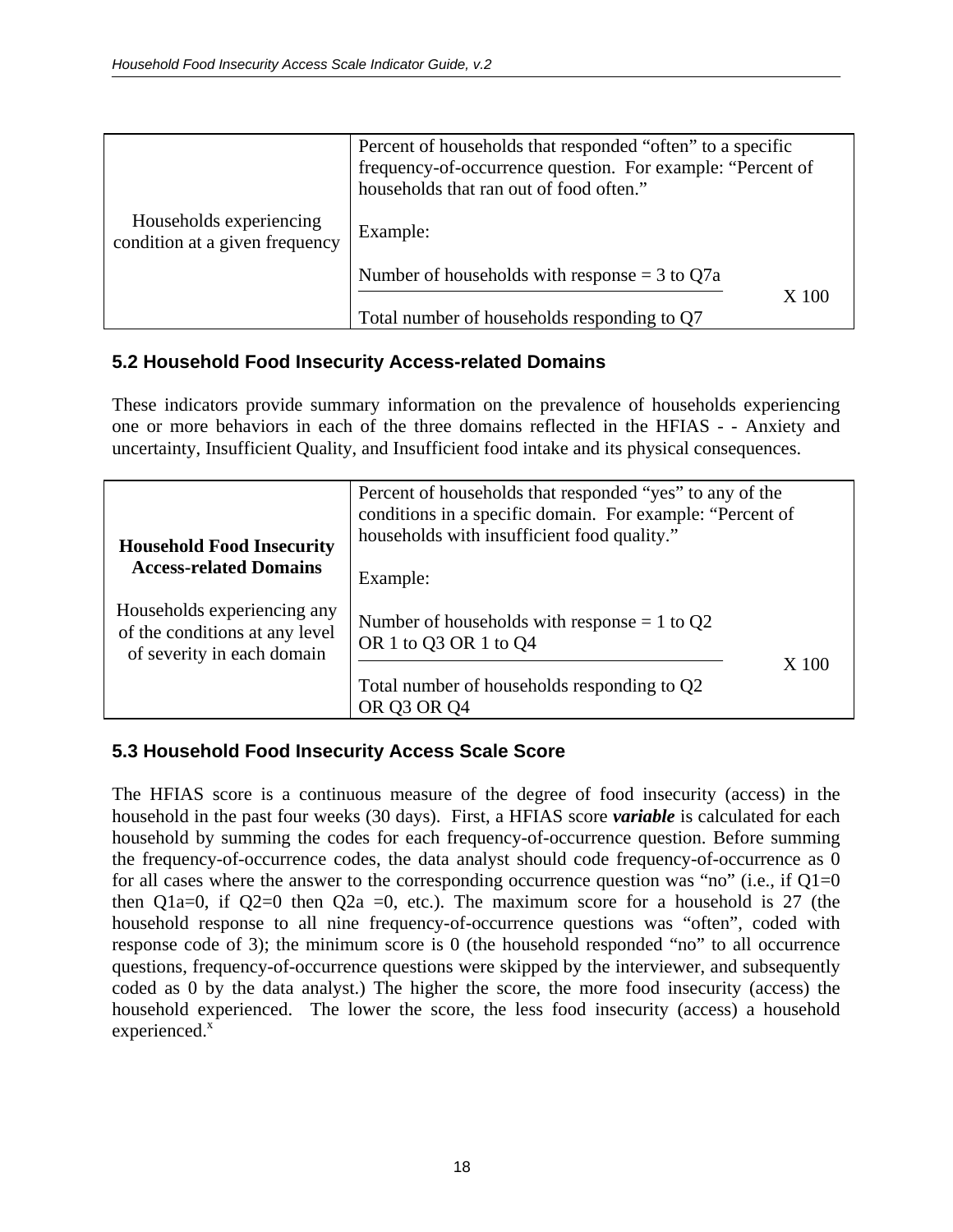| <b>HFIAS</b> Score | Sum of the frequency-of-occurrence during the past                                                               |
|--------------------|------------------------------------------------------------------------------------------------------------------|
| $(0-27)$           | four weeks for the 9 food insecurity-related conditions                                                          |
|                    | Sum frequency-of-occurrence question response code<br>$(Q1a + Q2a + Q3a + Q4a + Q5a + Q6a + Q7a + Q8a +$<br>O9a) |

Next, the *indicator*, average Household Food Insecurity Access Scale Score, is calculated using the household scores calculated above.

|                            | Calculate the average of the Household Food Insecurity<br>Access Scale Scores <sup>xi</sup>              |
|----------------------------|----------------------------------------------------------------------------------------------------------|
| <b>Average HFIAS Score</b> | Sum of HFIAS Scores in the sample<br>Number of HFIAS Scores ( <i>i.e.</i> , households) in the<br>sample |

## **5.4 Household Food Insecurity Access Prevalence**

The final indicator is a categorical indicator of Food Insecurity Status.<sup>xii</sup> The Household Food Insecurity Access Prevalence (HFIAP) Status indicator can be used to report household food insecurity (access) prevalence and make geographic targeting decisions. The change in HFIAP can also be tabulated. For instance, if 60 percent of households are severely food insecure (access) at baseline and only 30 percent are severely food insecure (access) at the end of the program, the prevalence of household food insecurity (access) would have decreased by 30 percentage points (or by 50 percent). Because the average HFIAS score is a continuous variable, it is more sensitive to capturing smaller increments of changes over time than the HFIAP indicator. Therefore, the HFIAP indicator should be reported in addition to, rather than instead of, the average HFIAS Score for program monitoring and evaluation.

The HFIAP indicator categorizes households into four levels of household food insecurity (access): food secure, and mild, moderately and severely food insecure. Households are categorized as increasingly food insecure as they respond affirmatively to more severe conditions and/or experience those conditions more frequently.

A food secure household experiences none of the food insecurity (access) conditions, or just experiences worry, but rarely. A mildly food insecure (access) household worries about not having enough food sometimes or often, and/or is unable to eat preferred foods, and/or eats a more monotonous diet than desired and/or some foods considered undesirable, but only rarely. But it does not cut back on quantity nor experience any of three most severe conditions (running out of food, going to bed hungry, or going a whole day and night without eating). A moderately food insecure household sacrifices quality more frequently, by eating a monotonous diet or undesirable foods sometimes or often, and/or has started to cut back on quantity by reducing the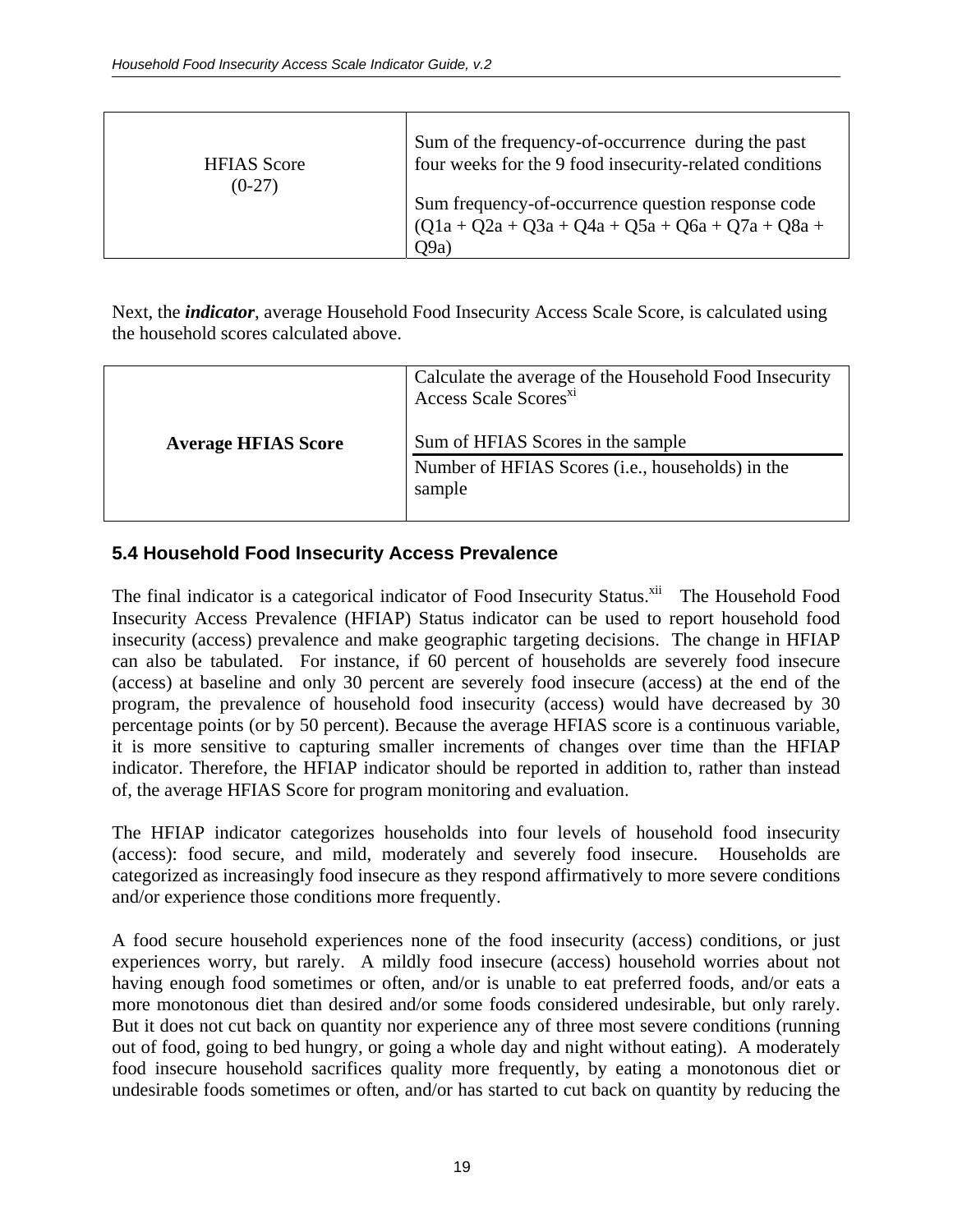size of meals or number of meals, rarely or sometimes. But it does not experience any of the three most severe conditions. A severely food insecure household has graduated to cutting back on meal size or number of meals often, and/or experiences any of the three most severe conditions (running out of food, going to bed hungry, or going a whole day and night without eating), even as infrequently as rarely. In other words, any household that experiences one of these three conditions even once in the last four weeks (30 days) is considered severely food insecure.

Table 4 below illustrates this categorization. The categorization scheme is designed to ensure that a household's set of responses will place them in a single, unique category.

|          | Frequency |                                                                                                                                                   |       |
|----------|-----------|---------------------------------------------------------------------------------------------------------------------------------------------------|-------|
| Question | Rarely    | Sometimes                                                                                                                                         | Often |
| 1a       |           |                                                                                                                                                   |       |
| 2a       |           |                                                                                                                                                   |       |
| 3a       |           |                                                                                                                                                   |       |
| 4a       |           |                                                                                                                                                   | IIII  |
| 5a       |           | <b>The Common Service</b><br><b>The Contract of the Contract of the Contract of The Contract of The Contract of The Contract of The Contract </b> |       |
| 6a       |           | <u> Tanzania (h. 1888).</u>                                                                                                                       |       |
| 7a       |           |                                                                                                                                                   |       |
| 8a       |           |                                                                                                                                                   |       |
| 9a       |           |                                                                                                                                                   |       |

**Table 4. Categories of food insecurity (access)** 

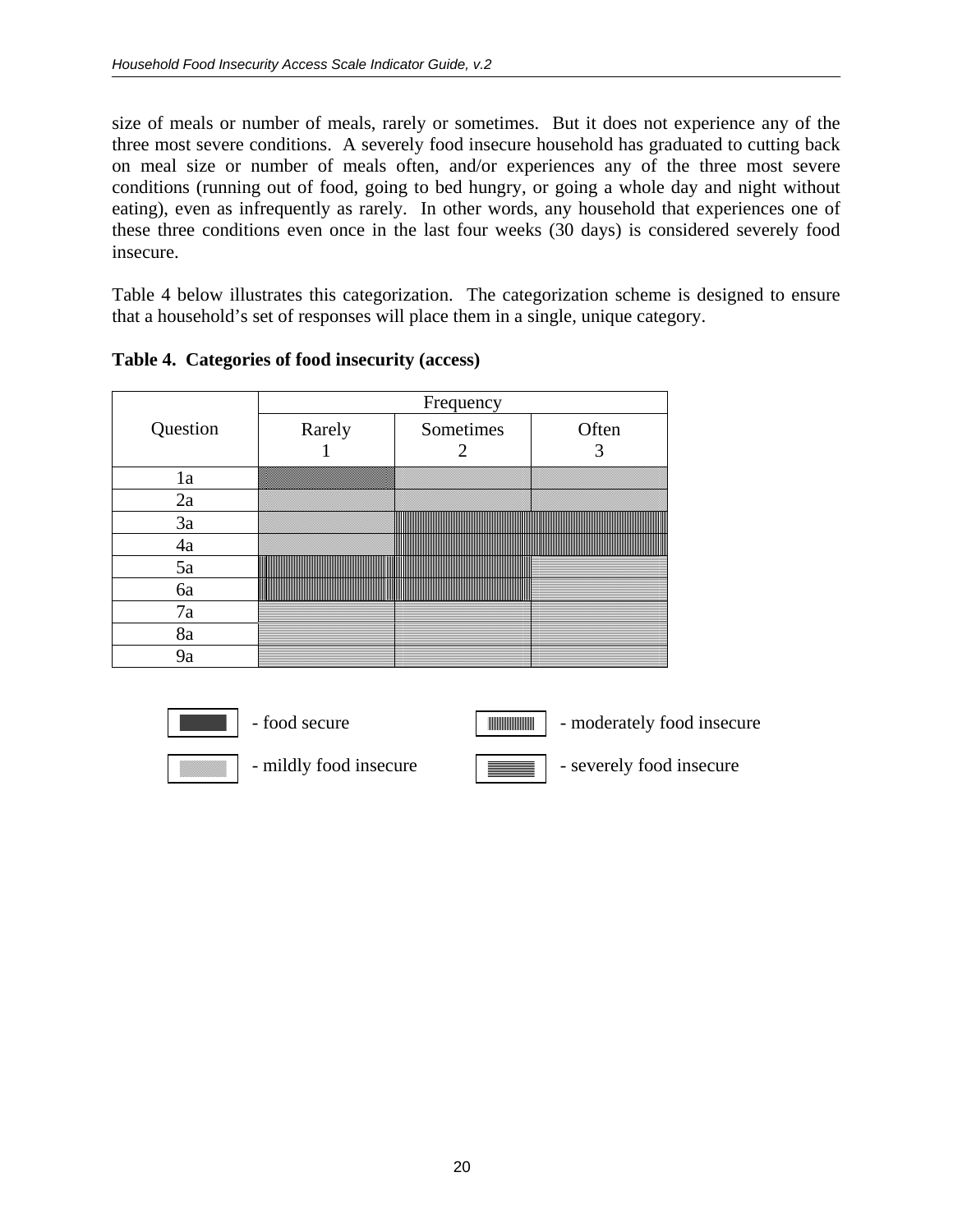First, a HFIA category *variable* is calculated for each household by assigning a code for the food insecurity (access) category in which it falls. The data analyst should have coded frequency-ofoccurrence as 0 for all cases where the answer to the corresponding occurrence question was "no" (i.e., if Q1=0 then Q1a=0, if Q2=0 then Q2a =0, etc.) prior to assigning the food insecurity (access) category codes. The four food security categories should be created sequentially, in the same order as shown below, to ensure that households are classified according to their most severe response.

|                      | Calculate the Household Food Insecurity Access<br>category for each household. $1 =$ Food Secure,<br>2=Mildly Food Insecure Access, 3=Moderately Food<br>Insecure Access, 4=Severely Food Insecure Access |
|----------------------|-----------------------------------------------------------------------------------------------------------------------------------------------------------------------------------------------------------|
|                      | HFIA category = 1 if $[(Q1a=0 \text{ or } Q1a=1)$ and $Q2=0$<br>and Q3=0 and Q4=0 and Q5=0 and Q6=0 and Q7=0<br>and $Q8=0$ and $Q9=0$ ]                                                                   |
| <b>HFIA</b> category | HFIA category = 2 if $[(Q1a=2 \text{ or } Q1a=3 \text{ or } Q2a=1 \text{ or } Q2a=1])$<br>Q2a=2 or Q2a=3 or Q3a=1 or Q4a=1) and Q5=0 and<br>Q6=0 and Q7=0 and Q8=0 and Q9=0]                              |
|                      | HFIA category = 3 if $[(Q3a=2 \text{ or } Q3a=3 \text{ or } Q4a=2 \text{ or }$<br>Q4a=3 or Q5a=1 or Q5a=2 or Q6a=1 or Q6a=2) and<br>Q7=0 and Q8=0 and Q9=0]                                               |
|                      | HFIA category = 4 if [Q5a=3 or Q6a=3 or Q7a=1 or<br>Q7a=2 or Q7a=3 or Q8a=1 or Q8a=2 or Q8a=3 or<br>Q9a=1 or Q9a=2 or Q9a=3]                                                                              |

Next, the **prevalence** of different levels of household food insecurity (access) is calculated.

|                        | Percentage of households that fall in each food insecurity<br>(access) category. For example: "Percentage of severely food<br>insecure (access) households." |
|------------------------|--------------------------------------------------------------------------------------------------------------------------------------------------------------|
|                        | Example:                                                                                                                                                     |
|                        | Number of households with HFIA category $=4$<br>X 100                                                                                                        |
| <b>HFIA Prevalence</b> | Total number of households with a HFIA category                                                                                                              |
|                        | For example: "Percentage of severely food insecure (access)<br>households"                                                                                   |
|                        | Number of households with HFIA category $=4$                                                                                                                 |
|                        |                                                                                                                                                              |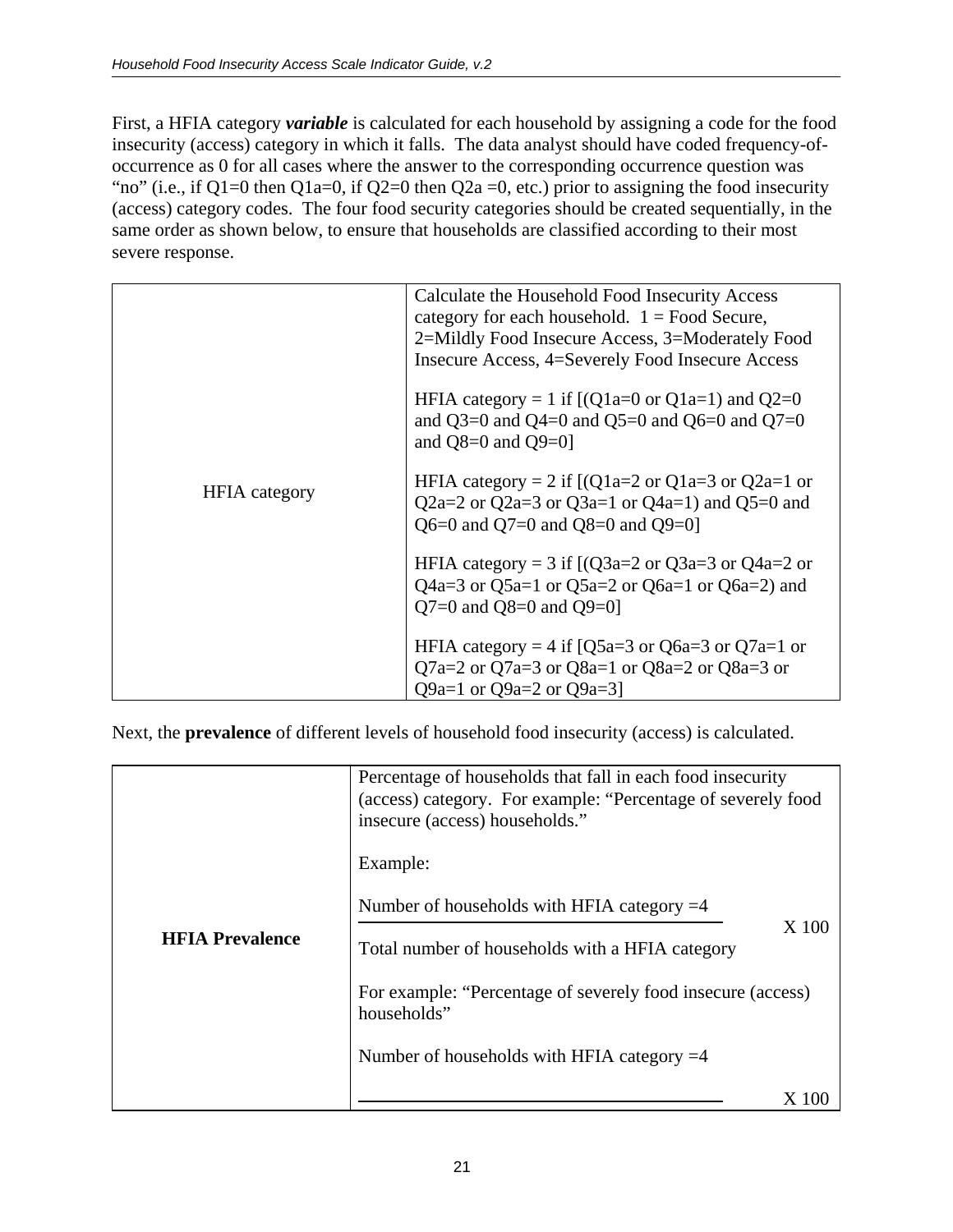| Total number of households with a HFIA category |
|-------------------------------------------------|
|                                                 |

The HFIS indicators presented in the tabulation plan above are useful for reporting food insecurity (access) prevalence, for making population level targeting decisions, and for examining the impact of program activities on overall food insecurity (access) or some dimension of it. The indicators are not intended, however, to be used to determine the causes of a problem or to guide a response—e.g., assessments of nutrition knowledge in order to design a behavior change intervention. Though the information generated from the application of the HFIAS can be used for geographical or population-based targeting, it is important to use caution if targeting resources at an individual or household level (i.e., as a program eligibility criterion) since administering subjective questions to a household in order to determine whether that particular household will receive a benefit can easily create respondent bias.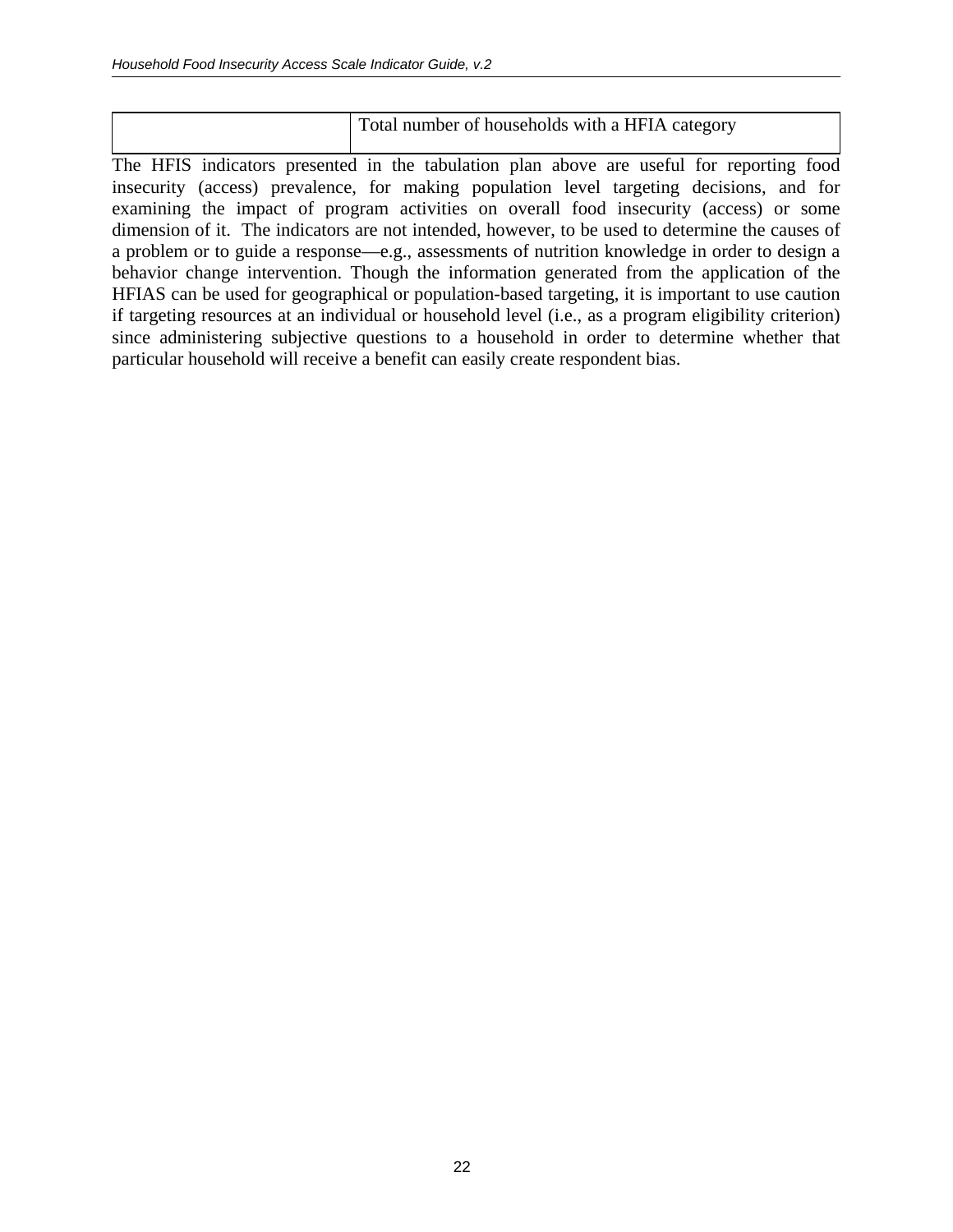# **REFERENCES**

Alaimo K., Olson, C.M., Frongillo, E.A. "Importance of cognitive testing for survey items: An example from food security questionnaires." *Journal of Nutrition Education* 31:269-275, 1999.

Coates, Jennifer, Edward Frongillo, Robert Houser, Beatrice Rogers, Patrick Webb, and Park Wilde. "The Experience of Household Food Insecurity Across Cultures: What Have Measures Been Missing?" *Journal of Nutrition,* 2005 (forthcoming).

Coates, J. "Experience and Expression of Food Insecurity Across Cultures: Practical Implications for Valid Measurement." Washington, D.C.: Food and Nutrition Technical Assistance Project, Academy for Educational Development, 2004.

Coates, Jennifer, Patrick Webb, and Robert Houser. "Measuring Food Insecurity: Going Beyond Indicators of Income and Anthropometry." Washington, D.C: Food and Nutrition Technical Assistance Project, Academy for Educational Development, 2003.

FAO. "Rome Declaration on World Food Security." World Food Summit, Rome: Food and Agriculture Organisation, 1996.

Food and Nutrition Technical Assistance (FANTA) Project. "Measuring Household Food Insecurity Workshop, April 15-16, 2004 Workshop Report." Washington, D.C: Food and Nutrition Technical Assistance Project, Academy for Educational Development, 2004.

Melgar-Quinonez, Hugo. "Testing Food Security Scales for Low-cost Poverty Assessment- Draft Report." Davis, California: Freedom from Hunger, 2004.

Frongillo, Edward A., Siméon Nanama, and Wendy S. Wolfe. "Technical guide to developing a direct, experience-based measurement tool for household food insecurity." Washington, D.C.: Food and Nutrition Technical Assistance, Academy for Educational Development, 2004.

Frongillo, Edward A. and Simeon Nanama. "Development and validation of an experiencebased tool to directly measure household food insecurity within and across seasons in northern Burkina Faso." Ithaca: Division of Nutritional Sciences, Cornell University, 2003.

Hamilton, William L., John T. Cook, William W. Thompson, Lawrence F. Buron, Jr. Edward A. Frongillo, Christine M. Olson, and Cheryl A. Wehler. "Household food security in the United States in 1995: Summary report of the food security measurement project." Washington, D.C.: United States Department of Agriculture, 1997.

Perez-Escamilla, Rafael, Ana Maria Segall-Correa, Lucia Kurdian Maranha, Maria de Fatima Archanjo Sampaio, Leticia Marin-Leon, and Giseli Panigassi. "An adapted version of the U.S. Department of agriculture food insecurity module is a valid tool for assessing household food insecurity in Campinas, Brazil." *Journal of Nutrition* 134:8 1923-1928, 2004.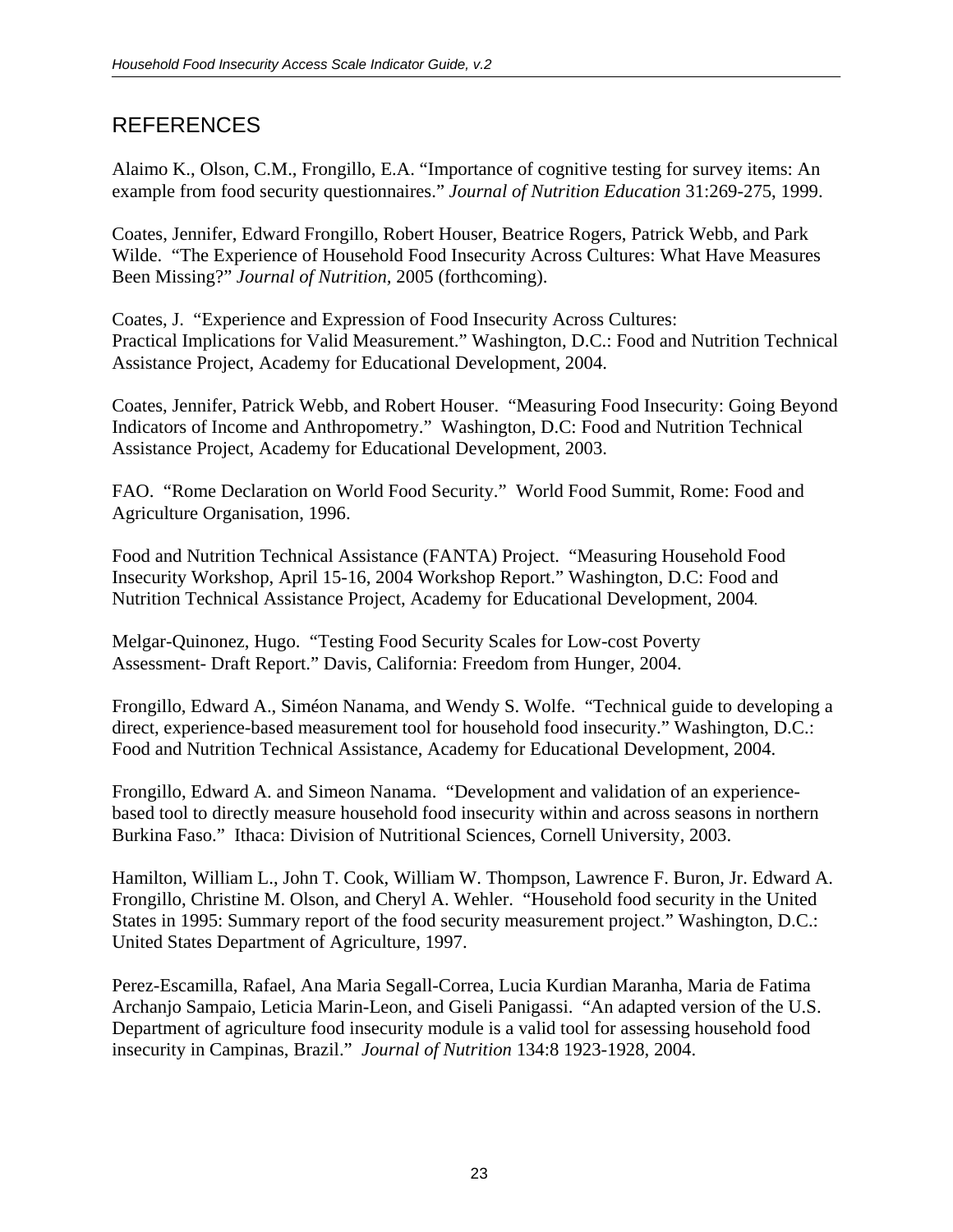Radimer, K. L., C. M. Olson, and C. C. Campbell. "Development of indicators to assess hunger." *Journal of Nutrition* 120:11 1544-1548, 1990.

Radimer, K. L., C. M. Olson, J. C. Greene, C. C. Campbell, and J. P. Habicht. "Understanding hunger and developing indicators to assess it in women and children." *Journal of Nutrition Education* 24:1 S36-S44, 1992.

United States Agency for International Development (USAID). "Policy Determination 19, Definition of Food Security, April 13, 1992." Washington, DC, 1992.

Webb, Patrick, Jennifer Coates, and Robert Houser. "Allocative responses to scarcity: Selfreported assessments of hunger compared with conventional measures of poverty and malnutrition in Bangladesh." Boston: Tufts University Friedman School of Nutrition Science and Policy, 2002.

Wehler, C., R. Scott, and J. Anderson. "The community childhood hunger identification project: A model of domestic hunger -- demonstration project in Seattle, Washington." *Journal of Nutrition Education* 24: 29S-35S, 1992.

Wilde, Parke E. "Differential response patterns affect food security prevalence estimates for households with and without children." *Journal of Nutrition* 134: 910-915, 2004.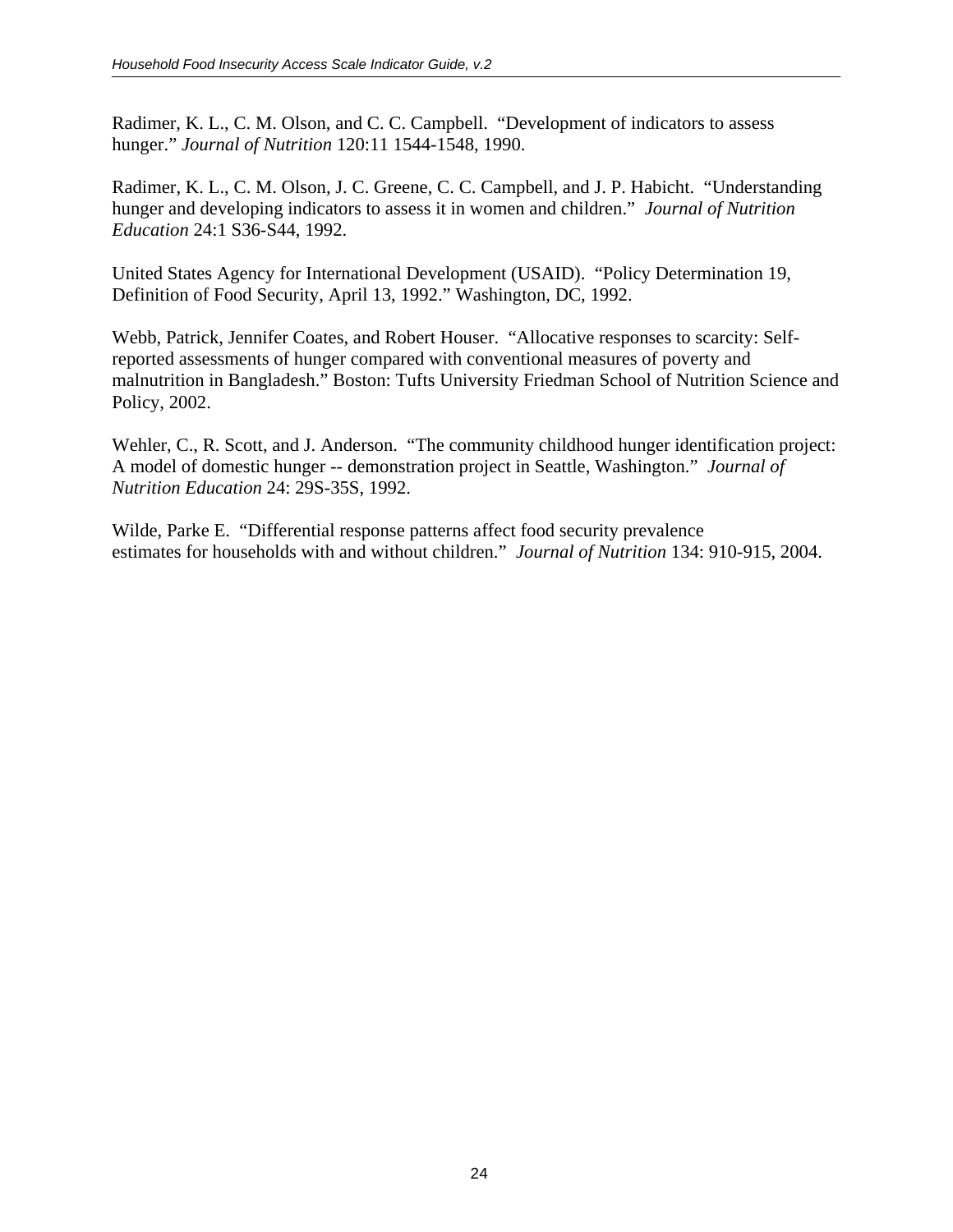# APPENDIX 1: KEY INFORMANT INTERVIEW GUIDE

The Key Informant Interview Guide describes the type of discussion that is required in order to develop words/phrases, examples, and definitions that are adapted to the local context so that questions are understandable to survey respondents. Each question below, along with the probes beneath it, should be reviewed with a group of key informants. For each question, the words or words that should be tested with the key informants are bolded in brackets. Based on information from the key informants, modifications may be made to the questionnaire. Modifications may either be "phrases" (where the context-specific words are added directly in the body of the question), "definitions" (to be added directly after the question the first time a term, like "household", is used), and "examples" (to be added in italics after the question). The instruction following each question and set of probes below specifies whether the modification should be done as a phrase, definition, or example.

## Q1: Did you worry that your **[household]** would not have enough food?

Probes:

- We would like to add an interviewer definition to clarify the way that a "household" is described in this culture.
- For instance, in some cultures "household" might be defined as "people who live together and share food from a common pot"
- Can you tell us how people here would commonly describe a household?
- Based on the responses to the probes, an interviewer-provided definition is then added to the questionnaire.

# **Example Adapted Question (Q1):**

Did you worry that your household would not have enough food?

By "household" we mean those of you that sleep under the same roof and take meals together at least four days a week.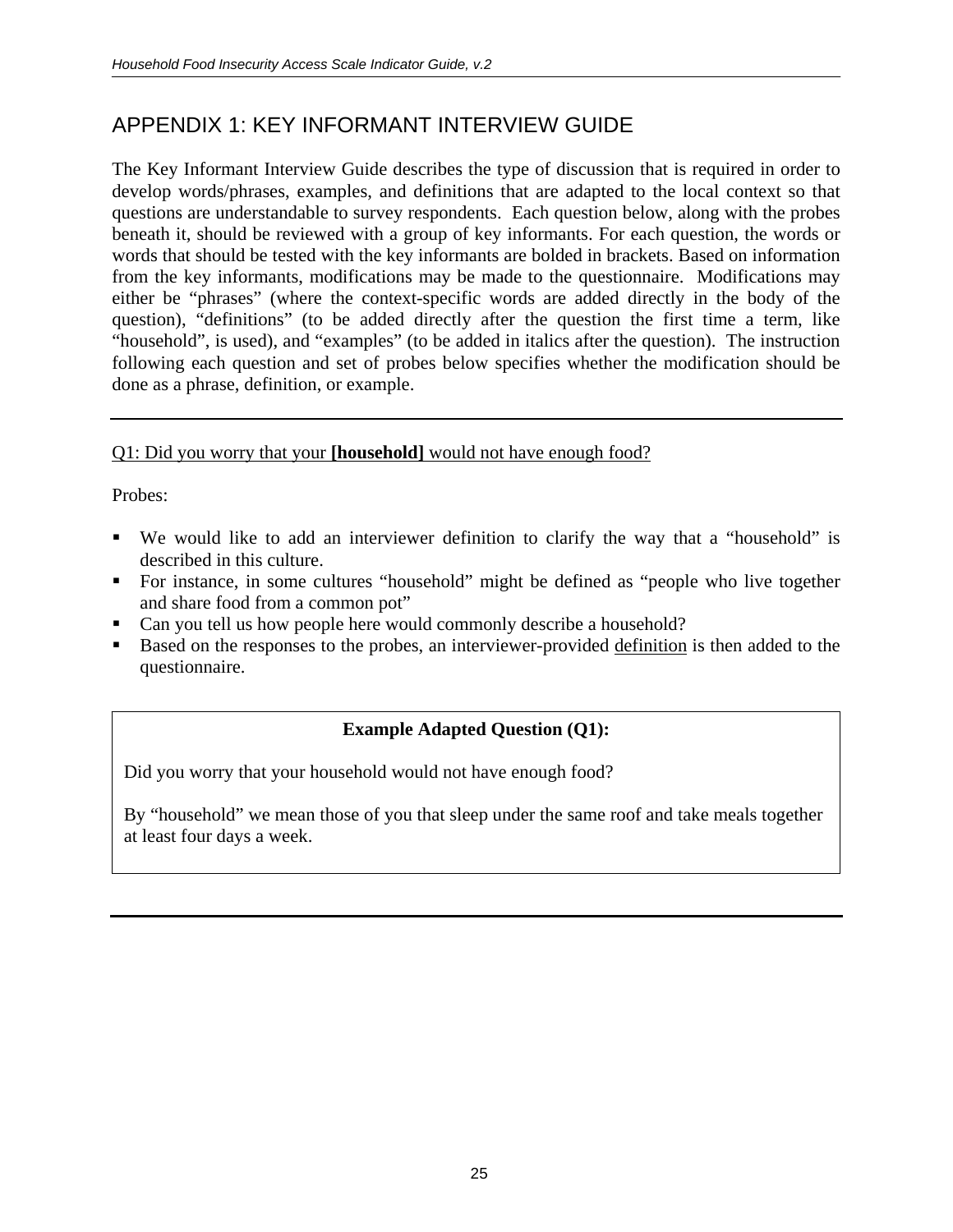#### Q2: Were you or any household member not able to eat the **[kinds of foods you preferred]** because of a **[lack of resources]**?

Probes:

- This question asks about one aspect of sufficient diet quality, which is having control over the kinds of foods that one eats.
- By "kinds of foods you preferred" we mean foods that food secure people eat that food insecure people cannot afford to eat.
- We would like to add interviewer-provided examples of different kinds of foods that are considered "preferred foods" in this culture.
- What are some examples of foods that food secure people eat that food insecure people cannot afford to eat?
- This question asks whether the preferred foods were inaccessible due to a "lack of resources."
- By "lack of resources" we mean not having money or the ability to grow or trade for the food.
- How do people here usually talk about a "lack of resources"?

Based on the responses to the probes, an interviewer-provided definition for "lack of resources", and an interviewer example for "kinds of foods you preferred", should be added to the questionnaire.

# **Example Adapted Question (Q2)**

How often were you or any of your household members not able to eat the kinds of foods you preferred because of a lack of resources?

Whenever we say "lack of resources", we mean not having the means to get food, either through growing it, purchasing it, or trading for it.

## **Interviewer-provided example 1:**

*"Preferred foods" might include big fish, sweets, cake, etc.* 

## **Interviewer-provided example 2:**

*"Preferred foods" might include fruits bought from the market, eggs, meat etc.* 

## **Interviewer -provided example 3:**

*"Preferred foods" might include whole rice rather than broken rice.*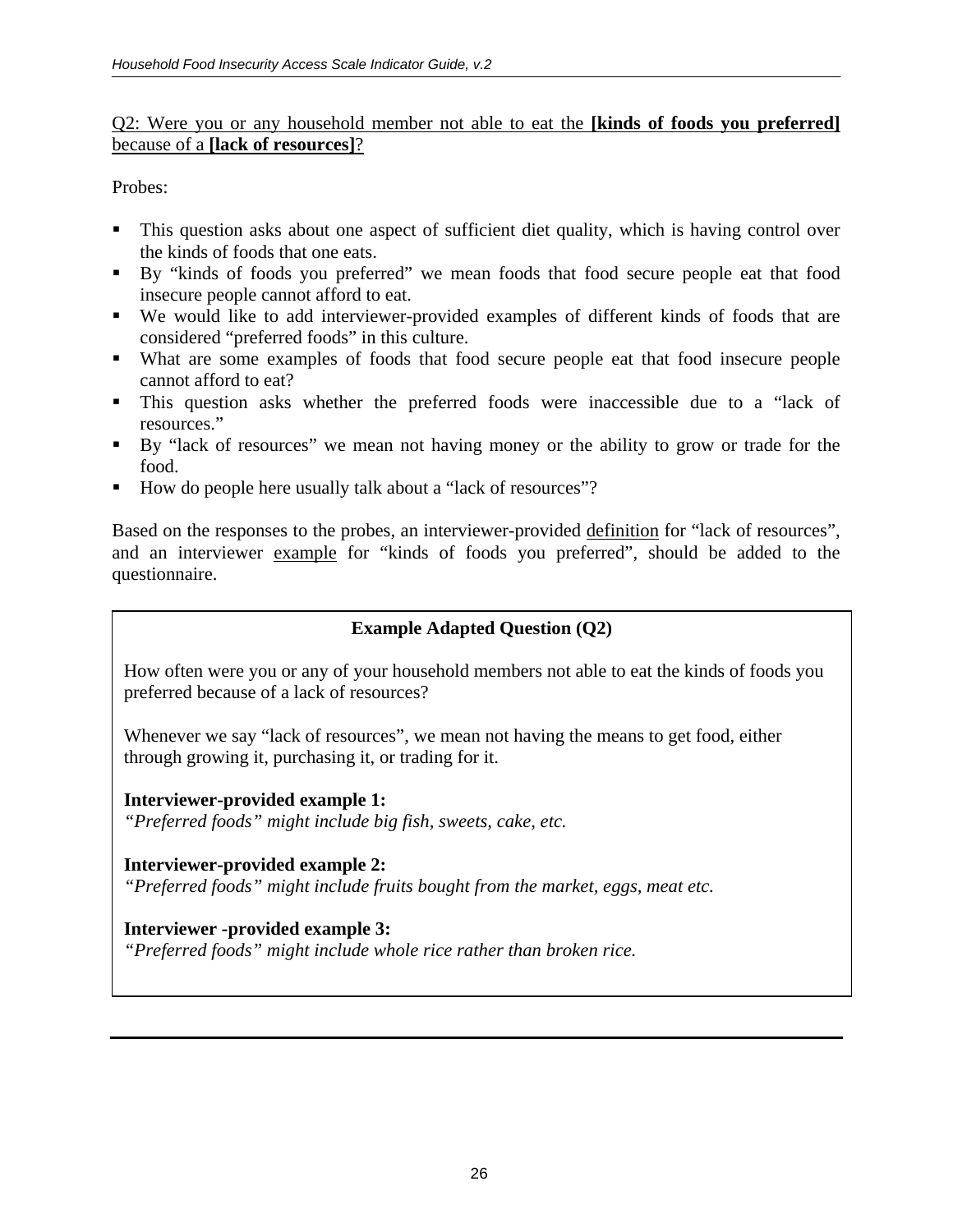## Q3: Did you or any household member have to eat **[a limited variety of foods]** due to a lack of resources?

Probes:

- When we say "a limited variety of foods", we want to mean an undesired monotonous diet for an extended period of days.
- We would like to add interviewer-provided examples of what an undesirable monotonous diet might be.
- What types of foods are included in a diverse diet in this culture?

Based on the responses to the probes, context specific examples of "just a few kinds of foods" should be added to the questionnaire.

# **Example Adapted Question (Q3)**

Did you or any household member eat a limited variety of foods due to a lack of resources?

## **Interviewer -provided example 1:**

*"A limited variety of foods" might be tortilla and salt.* 

## **Interviewer -provided example 2:**

*"A limited variety of foods" might be rice and beans only.*

Q4: Did you or any household member have to eat some foods **[that you really did not want to eat**] because of a lack of resources to obtain other types of food?

Probes:

- We would like to know whether the household had to eat food that it considered to be undesirable or socially unacceptable.
- We would like to add an interviewer-provided examples of different kinds of foods that poor, food insecure people may eat that are considered undesirable in this culture.
- Are there examples of such foods that could apply here?

Based on the responses to the probes, context specific examples of a "foods that you really did not want to eat" should be added to the questionnaire.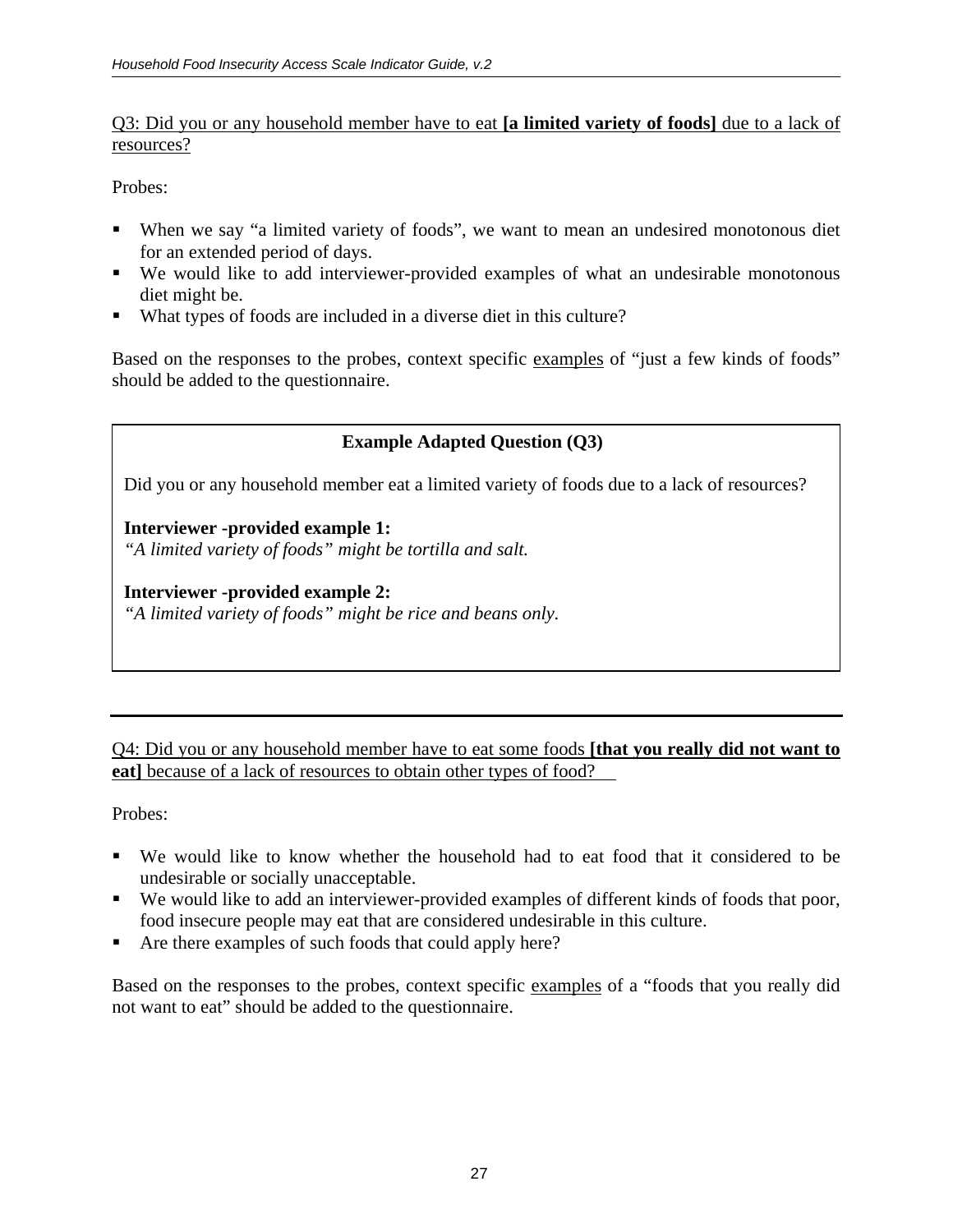# **Example Adapted Question (Q4)**

Did you or other members of your household have to eat some foods that you really did not want to eat because you lacked resources to obtain other types of food?

## **Interviewer-provided example 1:**

*"A food you really did not want to eat" might include wheat porridge, wild taro root, etc.* 

## **Interviewer -provided example 2:**

*"A food you really did not want to eat" might include broken rice, wild grasses, discarded food, etc.* 

Q5: Did you or any other household member have to eat a smaller **[meal]** than you felt you needed because there was not enough food?

Probes:

- This question asks about having to eat less in a meal than the respondent thinks they should.
- The term "meal" is understood differently in different cultures. By "meal" we mean the major eating occasions (not including snacks).
- We would like to make sure that the word "meal" is understood this same way.
- How are can we express this same concept of "meal" in this language and culture?

Based on the responses to the probes, a context specific word or phrase meaning "meal" should be added to the body of the question in the questionnaire.

# **Example Adapted Question (Q5)**

Did you or any household member eat less in either the morning or evening meal than you felt you needed because there was not enough food?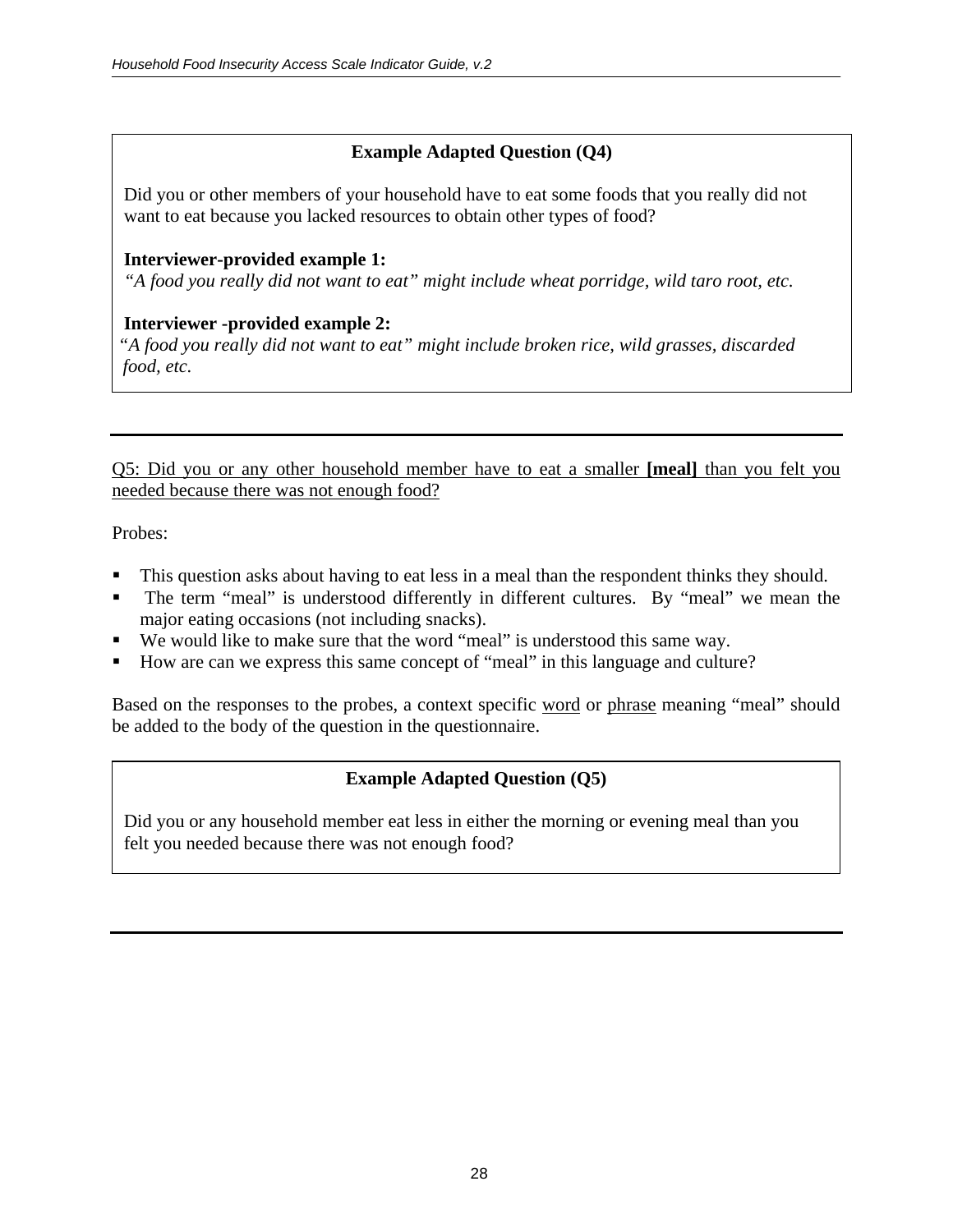#### Q6: Did you or any household member have to eat **[fewer meals in a day]** because there was not enough food?

Probes:

- This question asks about eating "fewer meals in a day" than the social norm.
- We would like to make sure that the phrase "fewer meals in a day" is understood relative to the local norm, which you can help us define.
- How many meals a day do food secure people in this population usually eat during this time of year?
- Was there any period of time during the last four weeks (30 days) when the number of meals per day varied from the norm?

Based on the responses to the probes, a context specific phrase with the number of meals that food secure people usually eat should be added to the body of the question in the questionnaire.

## **Example Adapted Question (Q6)**

Did you or any household member have to eat fewer than three meals in a day because there was not enough food?

Q7: Was there ever no food to eat of any kind in your household because of lack of resources to get food?

Probes:

- We would like to add a phrase here that clarifies the meaning of "no food to eat"
- By "no food to eat" we mean that the food was not available in the household and could not be accessed by the household's usual means (e.g. through purchase, from the garden or field, from storage, etc.).
- What are the terms that best describe the concept of not having food on hand and not being able to access food through the usual channels?

Based on the responses to the probes, a context specific phrase meaning "no food to eat" should be added to the body of the question in the questionnaire.

## **Example Adapted Question (Q7)**

**Example 1:** Did your household ever have no food on hand and there was no way of getting more?

**Example 2:** Were your household food stores ever completely empty and there was no way of getting more?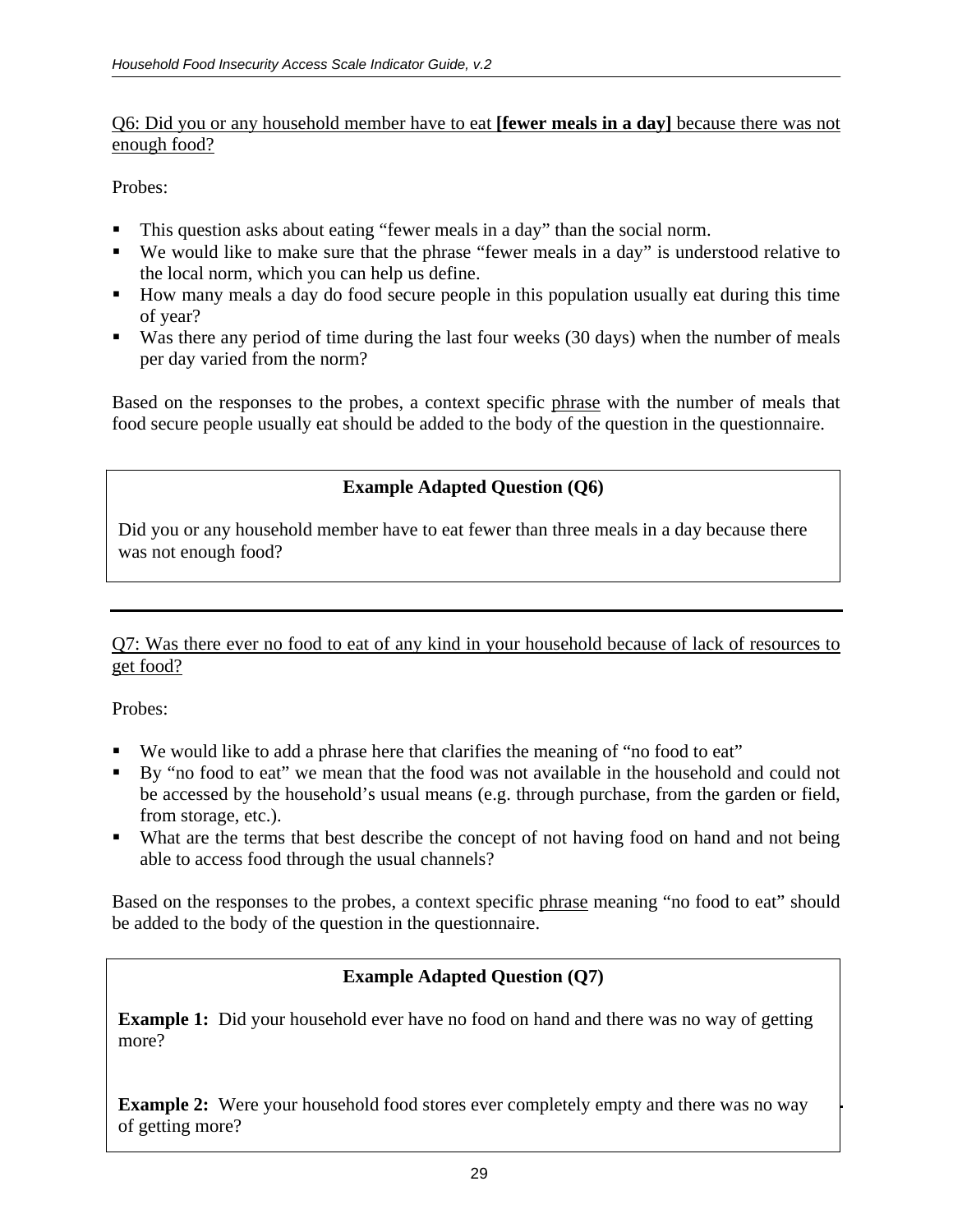Q8: Did you or any household member go to sleep at night hungry because there was not enough food?

Probe:

We think this question may not require any adaptation. Do you agree?

Q9: Did you or any household member go a whole day and night without eating anything because there was not enough food?

Probe:

We think this question may not require any adaptation. Do you agree?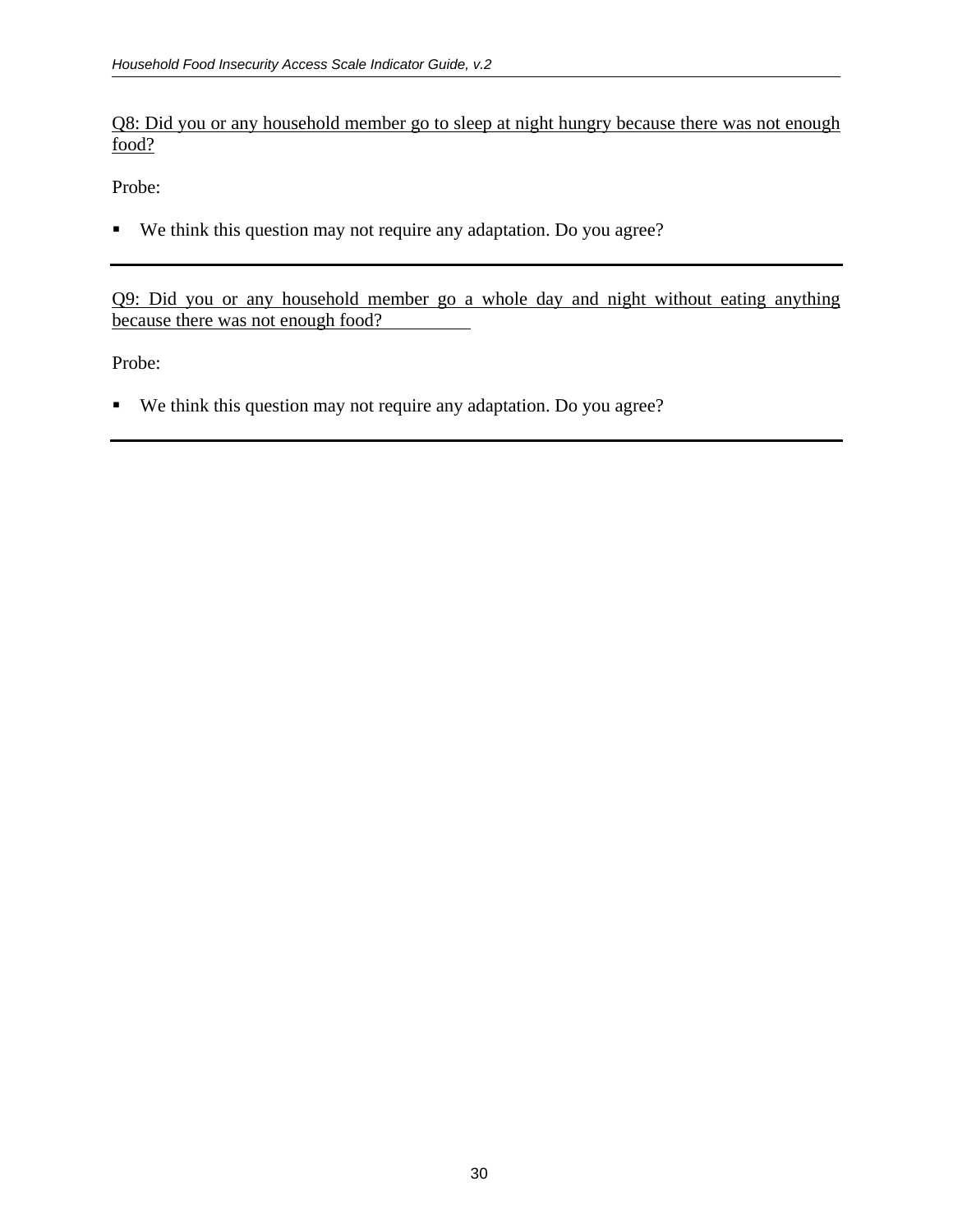# ENDNOTES

 $\overline{a}$ 

<sup>i</sup> Three distinct variables are essential to the attainment of food security: 1) Food Availability: sufficient quantities of appropriate, necessary types of food from domestic production, commercial imports or donors other than USAID are consistently available to the individuals or are within reasonable proximity to them or are within their reach; 2) Food Access: individuals have adequate incomes or other resources to purchase or barter to obtain levels of appropriate food needed to maintain consumption of an adequate diet/nutrition level; and 3) Food Utilization: food is properly used, proper food processing and storage techniques are employed, adequate knowledge of nutrition and child care techniques exist and is applied, and adequate health and sanitation services exist (USAID Policy Determination, Definition of Food Security, April 13, 1992).

<sup>ii</sup> Questions relating to coping strategies to augment the household resource base were tested, but not incorporated into the US Household Food Security Survey. These items did not fit the statistical model of food insecurity when tested alongside items representing another dimension of the problem (Hamilton et al., 1997).

<sup>iii</sup> In April 2004, FANTA held a two-day workshop bringing together USAID staff, researchers and Title II and Child Survival and Health Grant representatives to discuss the development of a scale to measure the severity of household food insecurity (access). This workshop was instrumental in the development of the original set of questions. The workshop report is found at www.fantaproject.org.

<sup>iv</sup> Domains are defined as the most core experiences of food insecurity that are common across countries and cultures (Coates, et al., 2005).

<sup>v</sup> This guide represents a set of "best practices" based on current research. However, researchers continue to investigate the best form and function of HFIAS. There is a need for further testing based on use of the same set of questions across multiple field sites. Field validation will provide data to test the unidimensionality and universality of the scale empirically.

<sup>vi</sup> The U.S. Household Food Security Survey Module (US HFSSM) and some household food insecurity (access) scales created for other countries included sets of questions addressing the conditions of adults and children separately. Because adults tend to "buffer" children from the effects of food insecurity, evidence of child deprivation often reflects a very severe manifestation of household food insecurity (access). However, because child-referenced questions are not applicable to the entire population, the U.S. HFSSM relies on a statistical method of equating the responses of households with and without children. Due to the uncertain validity of this statistical approach (see Wilde, 2004) and the inability to draw conclusions about individual child hunger from a household measure, US officials are working to develop a separate child food insecurity scale. The set of model questions presented in this guide avoids these issues by asking about all household members- with the understanding that the HFIAS's ability to discriminate between degrees of household food insecurity (access) at the most severe levels may be slightly compromised.